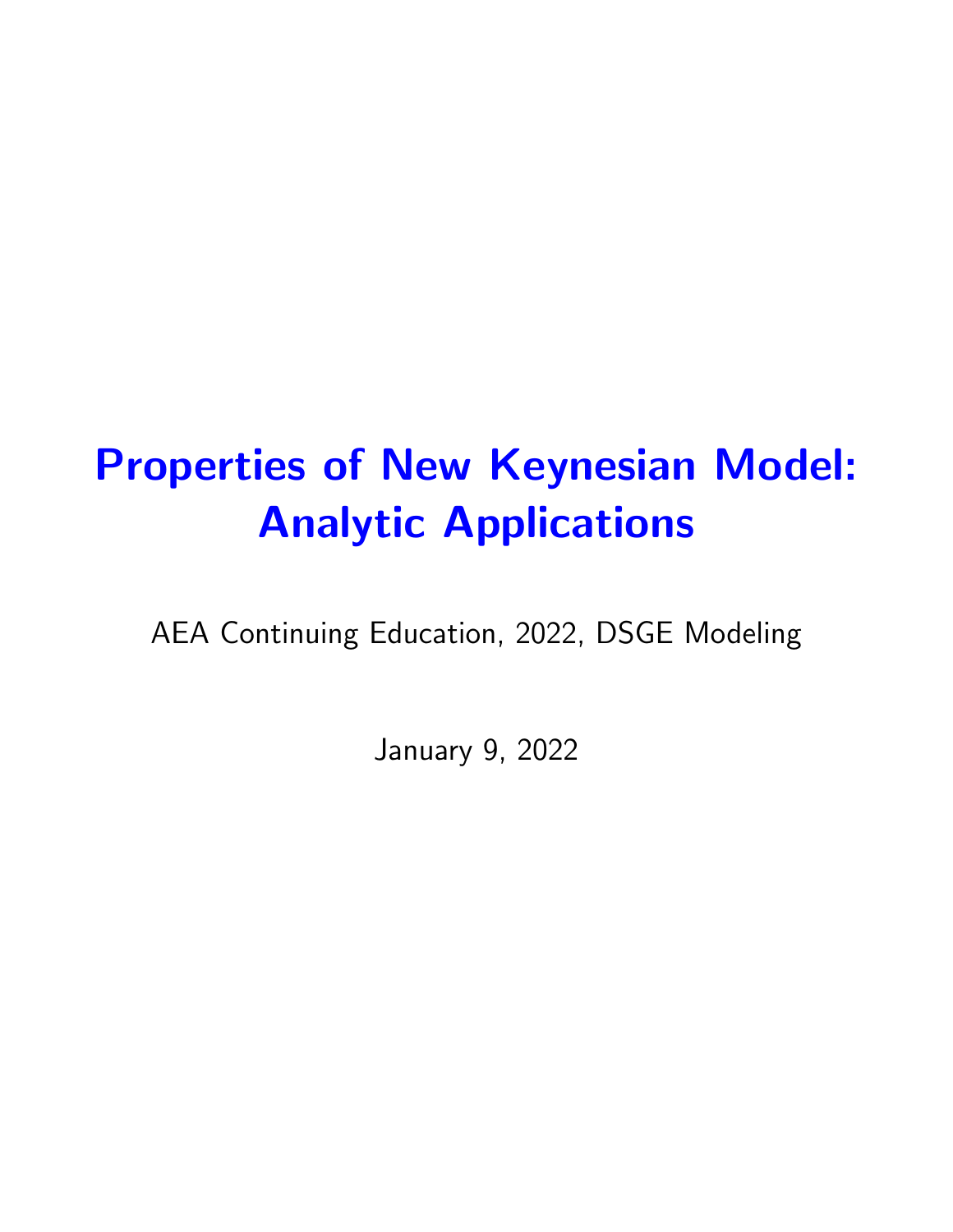# **Outline**

- *•* Fisherian vs anti-Fisherian Debate:
	- How do you get inflation down (or, up)?
		- *•* Fisherian answer: cut the nominal rate of interest.
		- *•* Anti-Fisherian answer: raise the interest rate.
- *•* How do we think about these seemingly contradictory answers? – NK model gives us a way to think about this.
- *•* Draw on Erceg and Levin, 2003 JME paper, "Imperfect credibility and inflation persistence"
- *•* Forward Guidance Puzzle
- *•* How does the Taylor Principle work to stabilize inflation in the equilibrium local to steady state?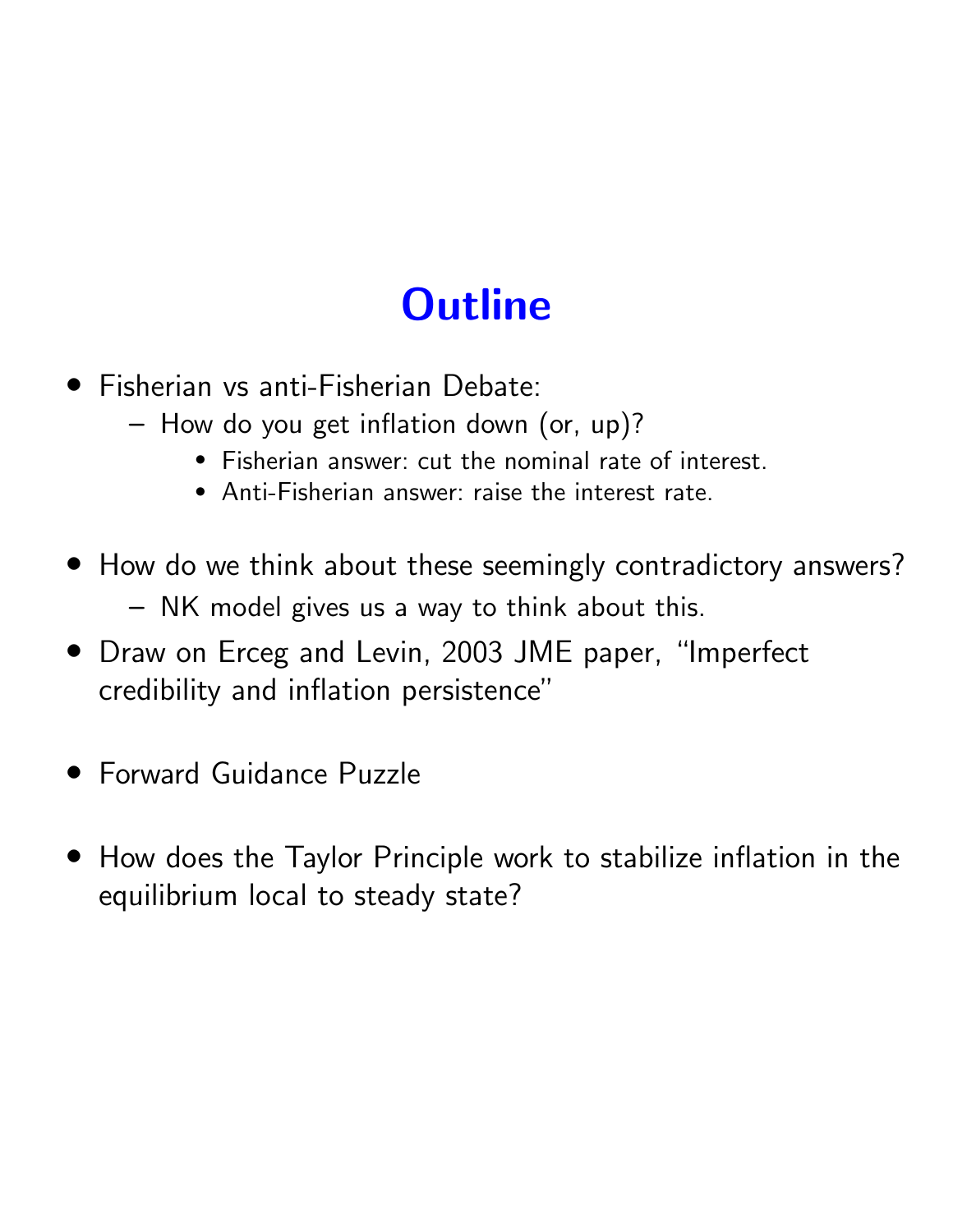## Fisherian versus Anti Fisherian Policy

• Fisherian effect

– Interest rate and inflation move in the same direction.

• *Anti-Fisherian effect* 

– Interest rate and inflation move in opposite direction.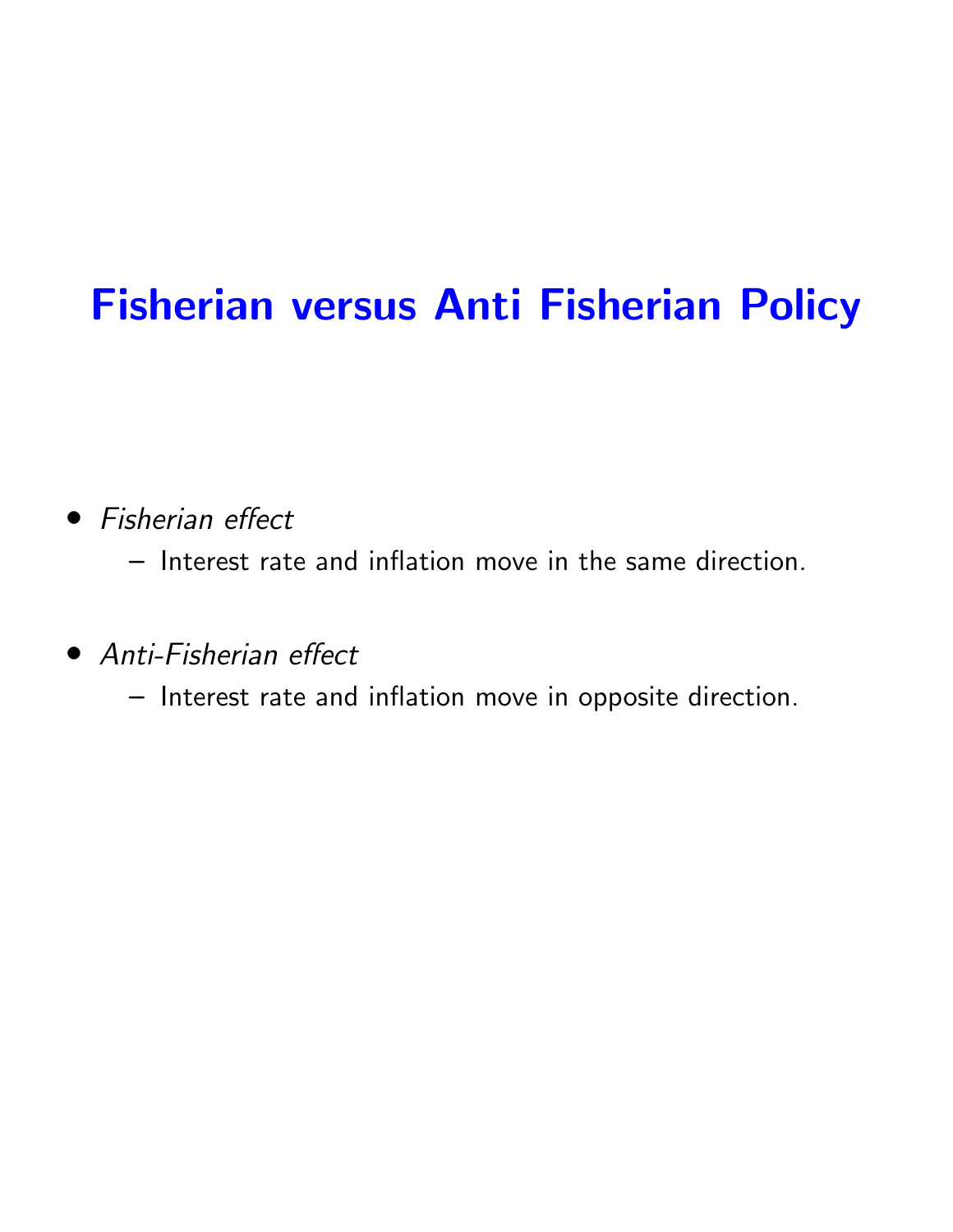#### Intuition

• Monetary policy rule (inflation target,  $\bar{\pi}_t$ ):

$$
r_t = \pi_t + \phi \left( \pi_t - \bar{\pi}_t \right)
$$

- Temporary cut in  $\bar{\pi}_t$  (anti-Fisherian effect) actual inflation,  $\pi_t$ , responds very little because price setters
	- focus on long-run conditions
		- *•* remember that inflation depends on current and future values of marginal cost
	- $-r_t$  rises and  $r_t \pi_{t+1}$  rises too.
	- output, inflation fall

$$
cov\left(\pi_t,r_t\right)<0
$$

- Permanent cut in  $\bar{\pi}_t$  (Fisherian effect)
	- $\pi$ <sup>*t*</sup> drops strongly
	- $r_t$  falls
	- $-$  not much change in  $r_t \pi_{t+1}$  so little change in output.

*cov* (*pt*,*rt*) *>* 0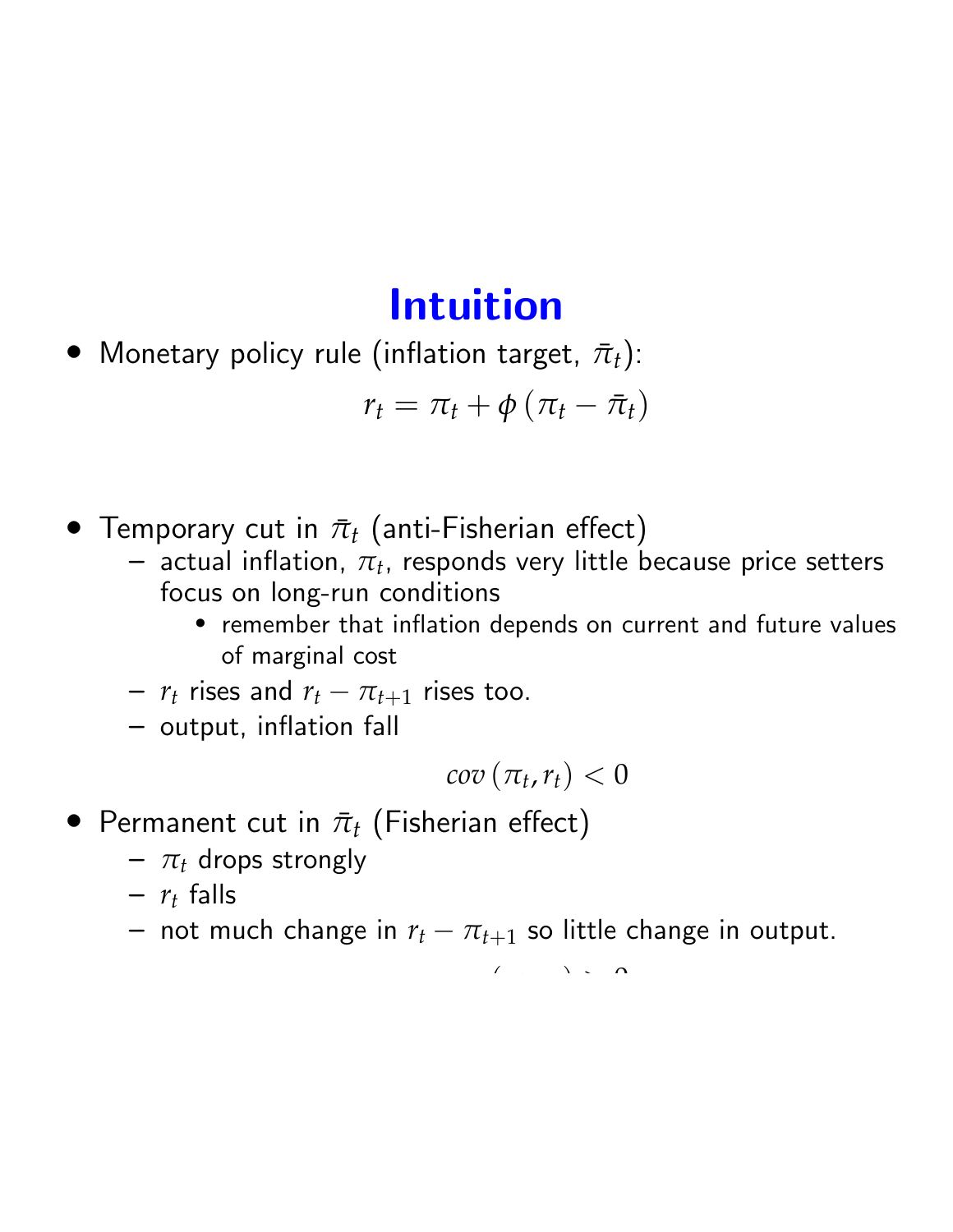### Linearized Equilibrium Conditions

*•* Monetary policy rule:

$$
r_t = \pi_t + \phi \left( \pi_t - \bar{\pi}_t \right).
$$

• Law of motion of inflation target,  $\bar{\pi}_t$ :

$$
\bar{\pi}_t = \delta \bar{\pi}_{t-1} + \varepsilon_t.
$$

*•* Phillips curve and output gap:

$$
\pi_t = \beta E_t \pi_{t+1} + \kappa x_t
$$
  

$$
x_t = E_t x_{t+1} - [r_t - E_t \pi_{t+1}].
$$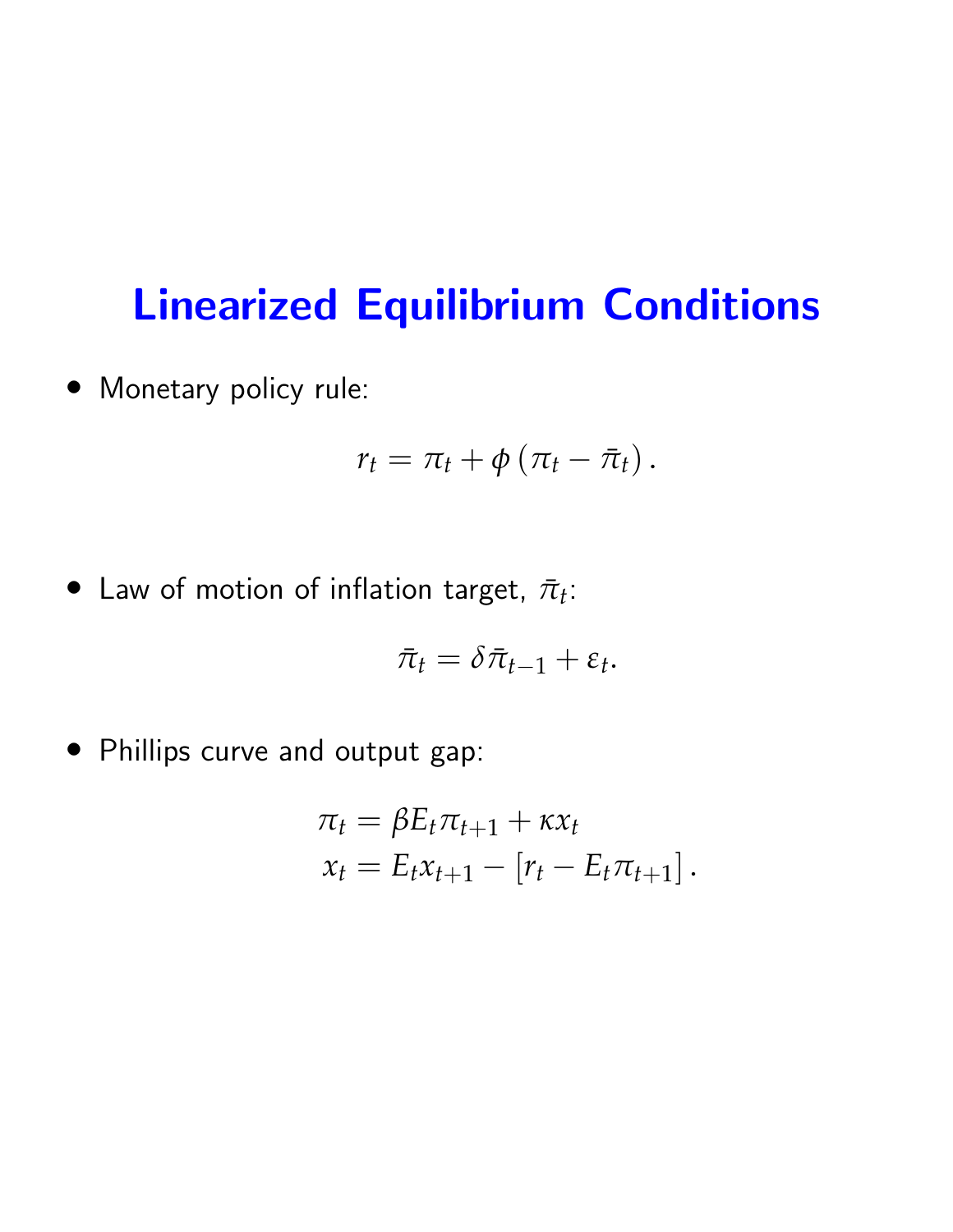### Solving Linearized Equilibrium Conditions

*•* (Linearized) Equilibrium Conditions of Model:

$$
r_t = \pi_t + \phi(\pi_t - \bar{\pi}_t), \quad \bar{\pi}_t = \delta \bar{\pi}_{t-1} + \varepsilon_t
$$

• Undetermined coefficients method,  $a_1$ ,  $a_2$ ,  $a_3$ :

$$
\pi_t = a_1 \bar{\pi}_t, \qquad x_t = a_2 \bar{\pi}_t, \qquad r_t = a_3 \bar{\pi}_t
$$

*•* Substitute the solution into the equations and require that they hold for all possible  $\bar{\pi}_t$ :

$$
a_3\bar{\pi}_t = a_1\bar{\pi}_t + \phi(a_1 - 1)\bar{\pi}_t
$$

$$
a_3\bar{\pi}_t = a_1 + \phi (a_1 - 1) \bar{\pi}_t
$$
  
\n
$$
a_1\bar{\pi}_t = \beta \delta a_1 \bar{\pi}_t + \kappa a_2 \bar{\pi}_t
$$
  
\n
$$
a_2\bar{\pi}_t = a_2 \delta \bar{\pi}_t - [a_3 - a_1 \delta] \bar{\pi}_t.
$$

• Want to know:  $a_1$ ,  $a_3$  when  $\delta = 0$  and  $\delta = 1$ .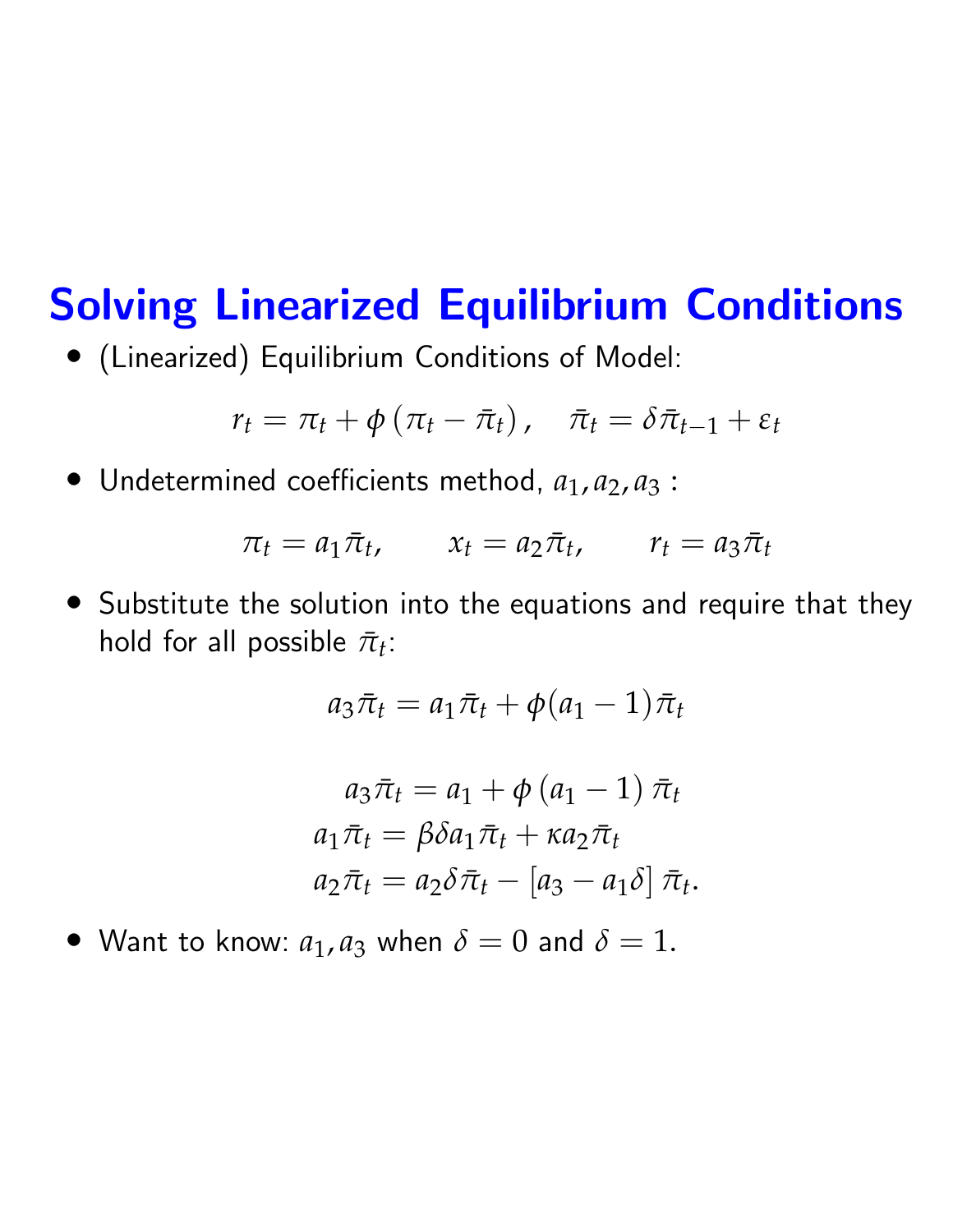#### Solving the Model: Getting the *a*'s

*•* Substitute the solution into the equations:

$$
a_3 = a_1 + \phi (a_1 - 1)
$$
  
\n
$$
a_1 = \beta \delta a_1 + \kappa a_2
$$
  
\n
$$
a_2 = a_2 \delta - [a_3 - a_1 \delta].
$$

• Now start rearranging stuff

$$
a_3 = (1 + \phi) a_1 - \phi
$$
  
\n
$$
a_1 = \frac{\kappa}{1 - \beta \delta} a_2
$$
  
\n
$$
a_2 = a_2 \delta - (1 + \phi - \delta) a_1 + \phi
$$

•  $\delta = 1$  result now obvious  $(a_1 = a_3 = 1)$ ;  $\delta = 0$  easy.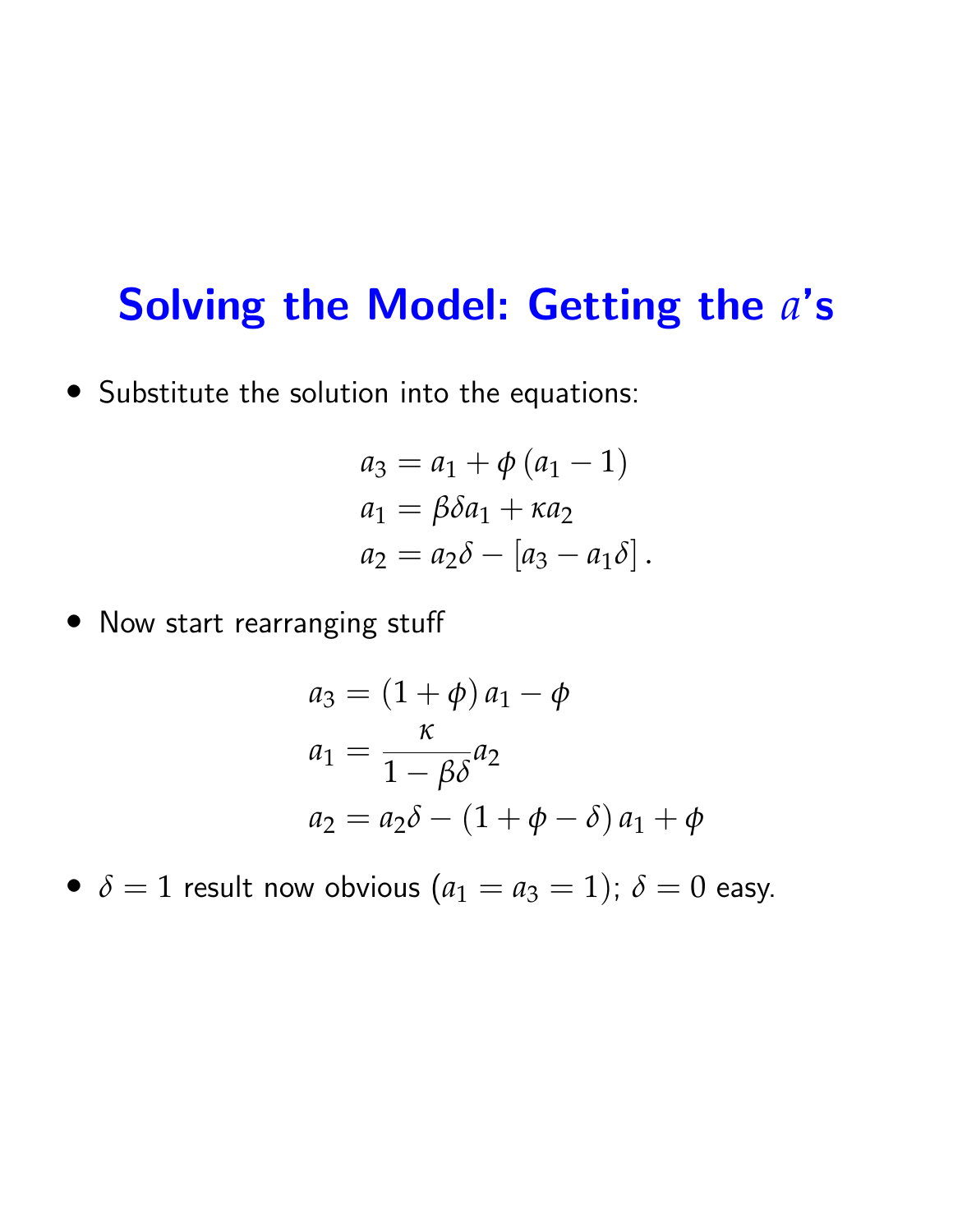#### Solving the Model: Getting the *a*'s *•* Model:

$$
r_t = \pi_t + \phi(\pi_t - \bar{\pi}_t), \quad \bar{\pi}_t = \delta \bar{\pi}_{t-1} + \varepsilon_t
$$

$$
\pi_t = \beta \pi_{t+1} + \kappa x_t
$$

$$
x_t = x_{t+1} - [r_t - \pi_{t+1}].
$$

• Undetermined coefficients,  $a_1$ ,  $a_2$ ,  $a_3$ :

$$
\pi_t = a_1 \bar{\pi}_t, \qquad x_t = a_2 \bar{\pi}_t, \qquad r_t = a_3 \bar{\pi}_t
$$

• Solution derivation

$$
a_1 = \frac{\phi}{\left[\frac{1-\beta\delta}{\kappa}+1\right](1-\delta)+\phi'}, \qquad a_3 = (1+\phi)a_1-\phi.
$$

• Permanent case,  $\delta = 1 : a_1 = a_3 = 1$ 

• Temporary case, 
$$
\delta = 0
$$
:  
\n-  $a_1 = \frac{\phi}{\frac{1}{\kappa} + 1 + \phi} > 0$ ,  $a_3 = -\frac{\phi/\kappa}{\frac{1}{\kappa} + 1 + \phi} < 0$ .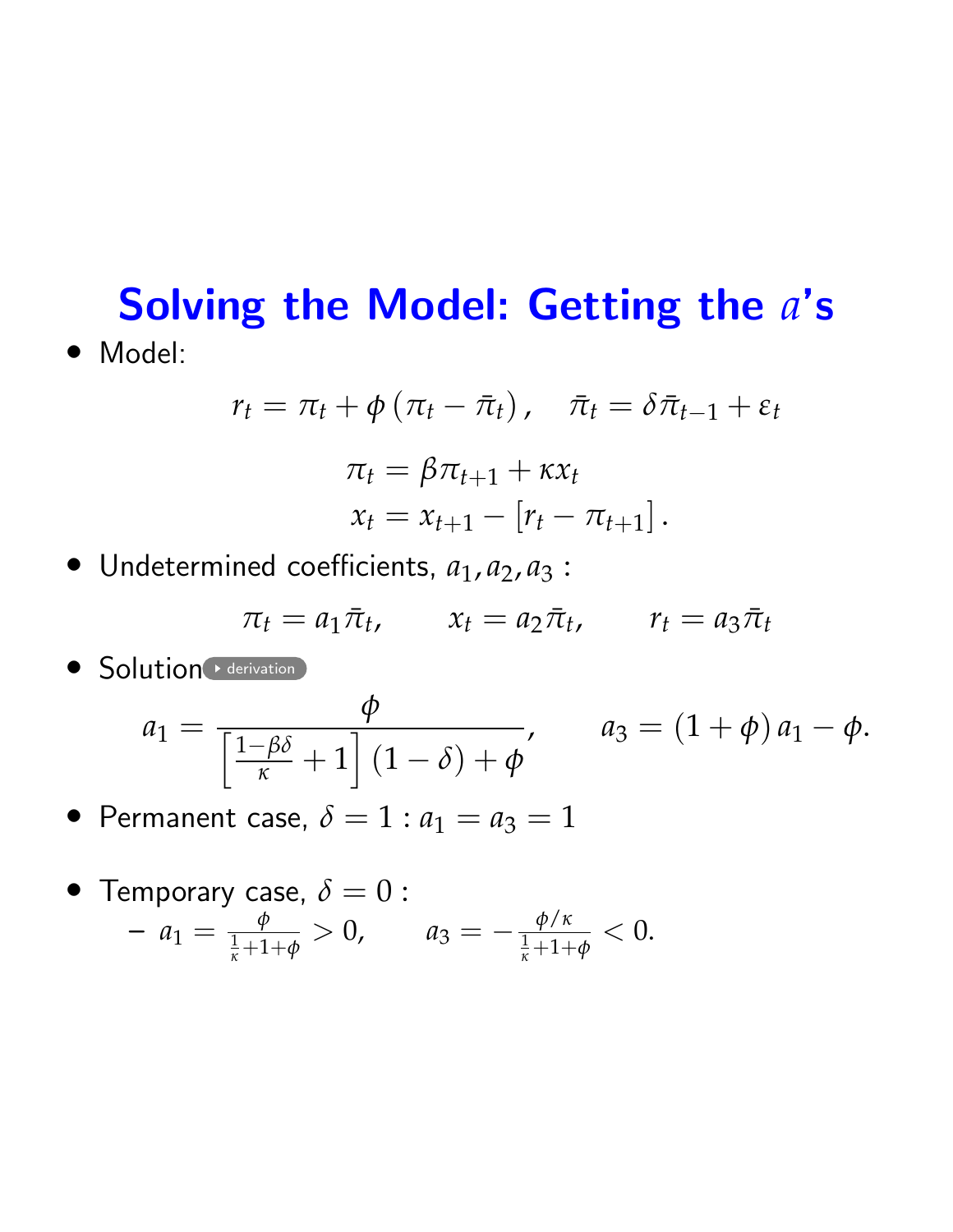#### It all depends on persistence

 $\pi_t = a_1 \bar{\pi}_t$ ,  $x_t = a_2 \bar{\pi}_t$ ,  $r_t = a_3 \bar{\pi}_t$ 

- *•* Fisherian result:
	- $-$  A permanent increase in  $\bar{\pi}_t$ , ( $\delta$  = 1) leads to a rise in  $\pi_t$  and a rise in *rt*.
- *•* Anti-Fisherian result:
	- $-$  A purely temporary increase in  $\bar{\pi}_t$  leads to a rise in  $\pi_t$  and a fall in  $r_t$ .
- Impact of a rise in  $\bar{\pi}_t$  on  $\pi_t$  and  $r_t$  (sign of  $a_3$ ) depends on persistence of the rise and the other parameters of the model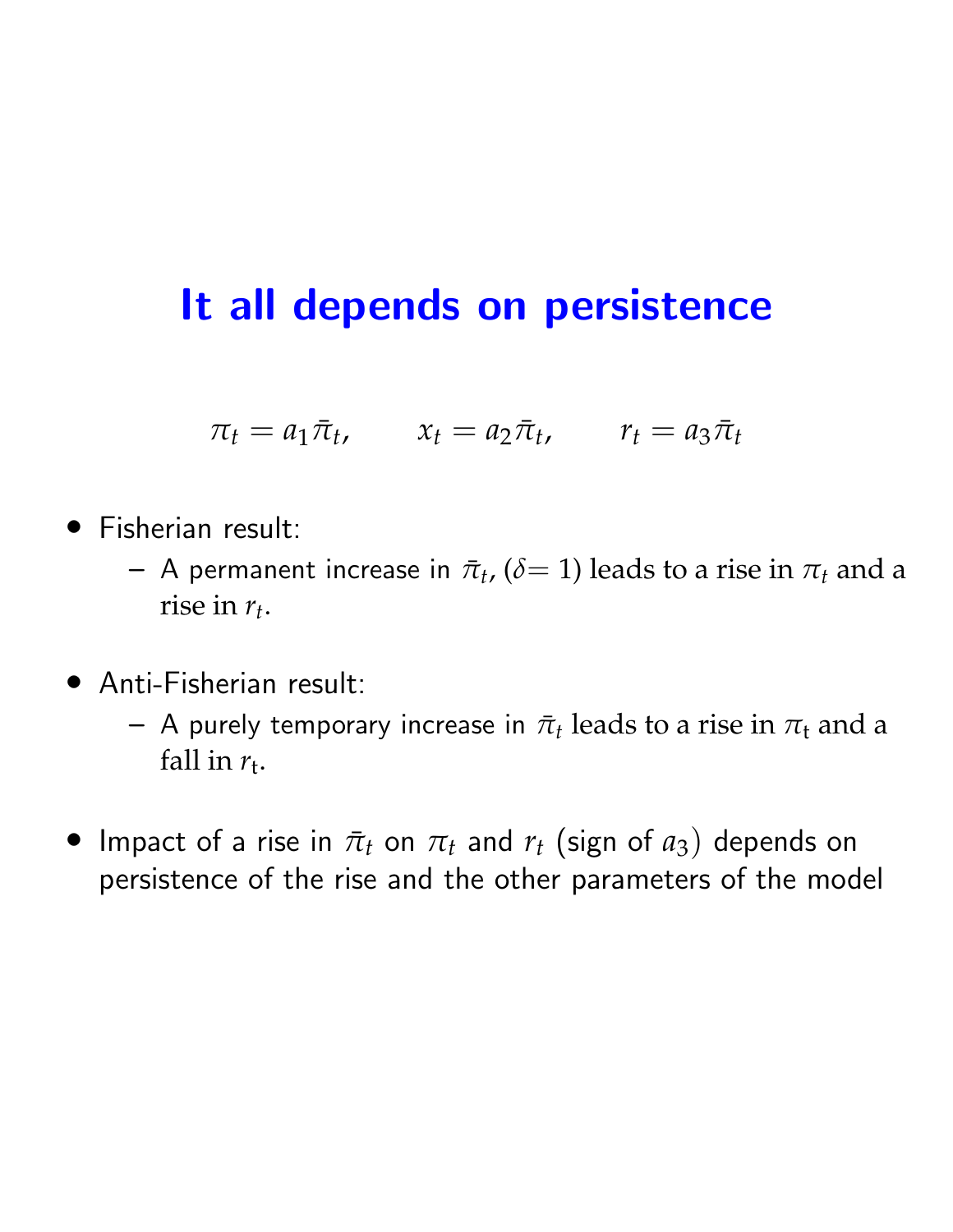# Erceg and Levin Combine the two Effects to Explain Volcker Recession

- Volcker reduced the inflation target,  $\bar{\pi}_t$ , permanently.
- *•* But, what matters is people's *beliefs*, and they were convinced the reduced target was only temporary.
	- The 1970s had witnessed numerous episodes in which the Fed reduced the target 'permanently', only to raise it again soon after.
- *•* So, the public thought Volcker was 'business as usual' and interpreted the decline in the target as temporary.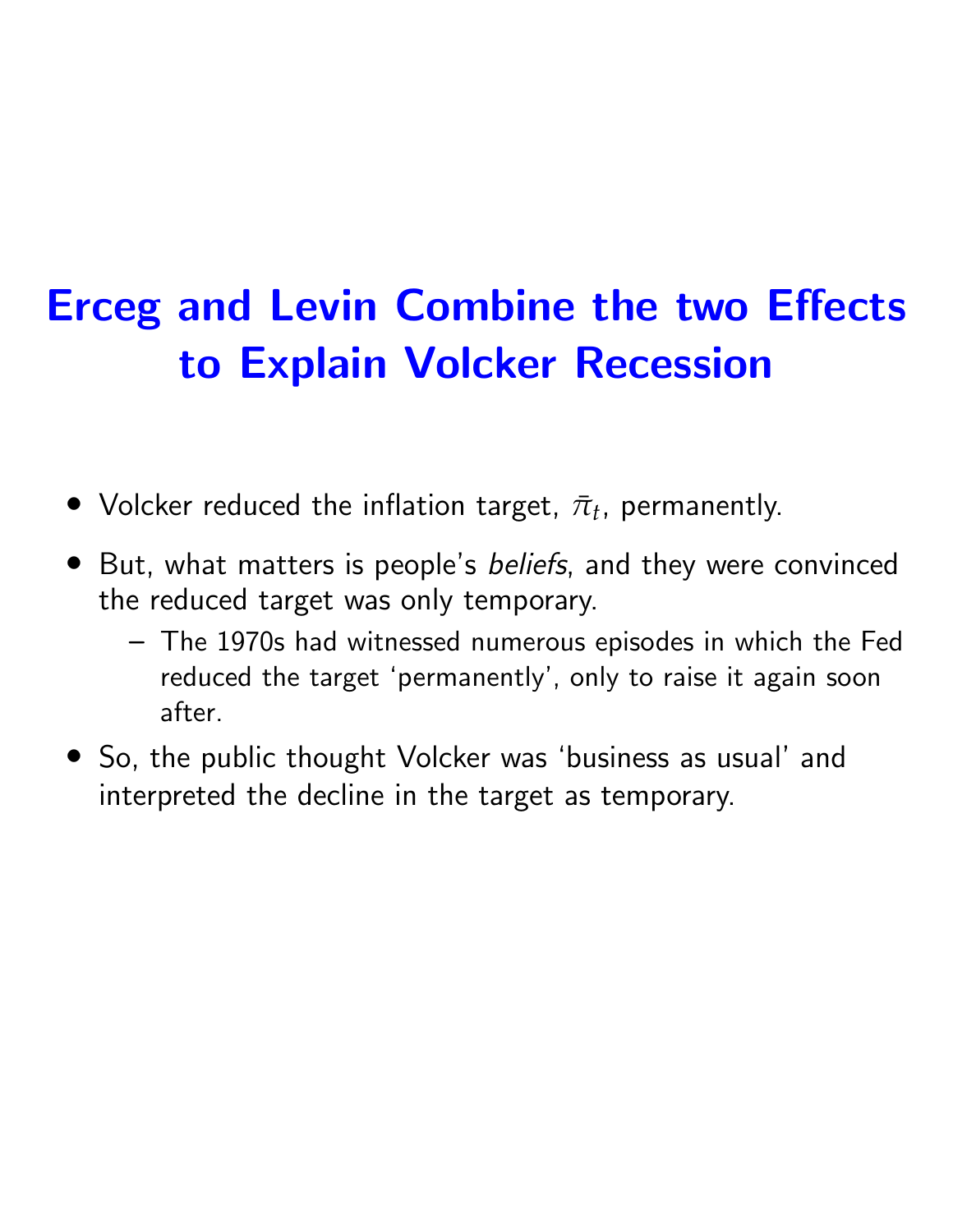## The Volcker Recession

- *•* Interest rates went way up and output, down.
- *•* Forecasts of inflation remained stubbornly high.
- Eventually, everyone realized that  $\bar{\pi}_t$  was down permanently.
	- $-$  Fisherian effects kicked in and both interest rates and inflation fell.
	- Output returned to potential.
- *•* Bond markets now indicate that people believe that there hasn't been a persistent increase in  $\bar{\pi}_t$ , i.e. the Fed will bring inflation down.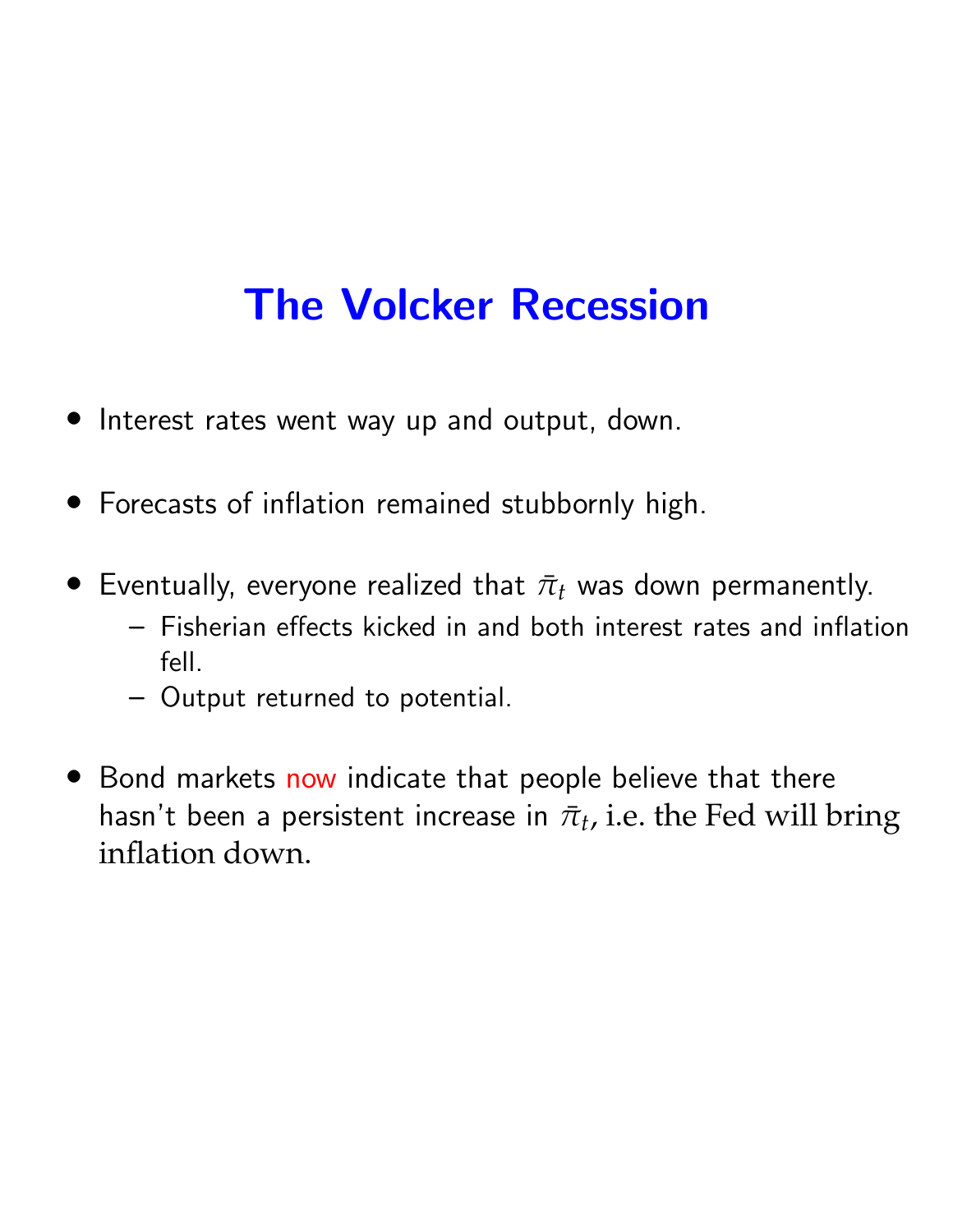## Forward Guidance Puzzle

- *•* When interest rates became very low after 2008, monetary policy authorities resorted to 'forward guidance':
	- Announcements that interest rates in the future will be low.
- *•* Studying forward guidance in models, researchers stumbled on what came to be called the 'forward guidance puzzle':
	- Announcements about a cut in the interest rate in the distant future have a bigger impact that a current reduction in the interest rate.
- *•* People felt this was implausible (though we have no empirical evidence on the issue) and so called it a puzzle.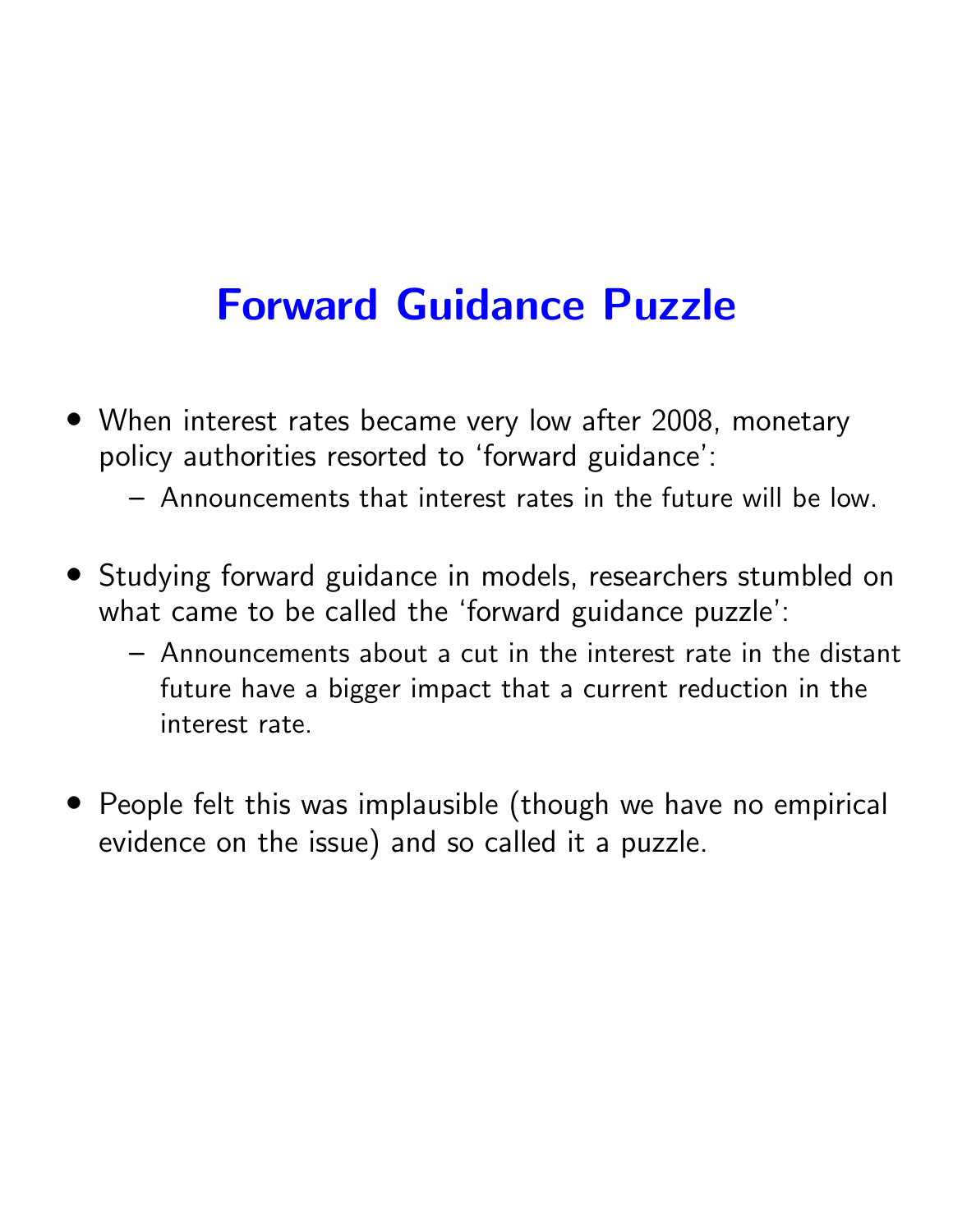## Forward Guidance Puzzle

- *•* When interest rates became very low after 2008, monetary policy authorities resorted to 'forward guidance':
	- Announcements that interest rates in the future will be low.
- *•* Studying forward guidance in models, researchers stumbled on what came to be called the 'forward guidance puzzle':
	- Announcements about a cut in the interest rate in the distant future have a bigger impact that an immediate reduction in the interest rate.
- *•* People feel this property is implausible (though we have no empirical evidence on the issue) and so called it a *puzzle*.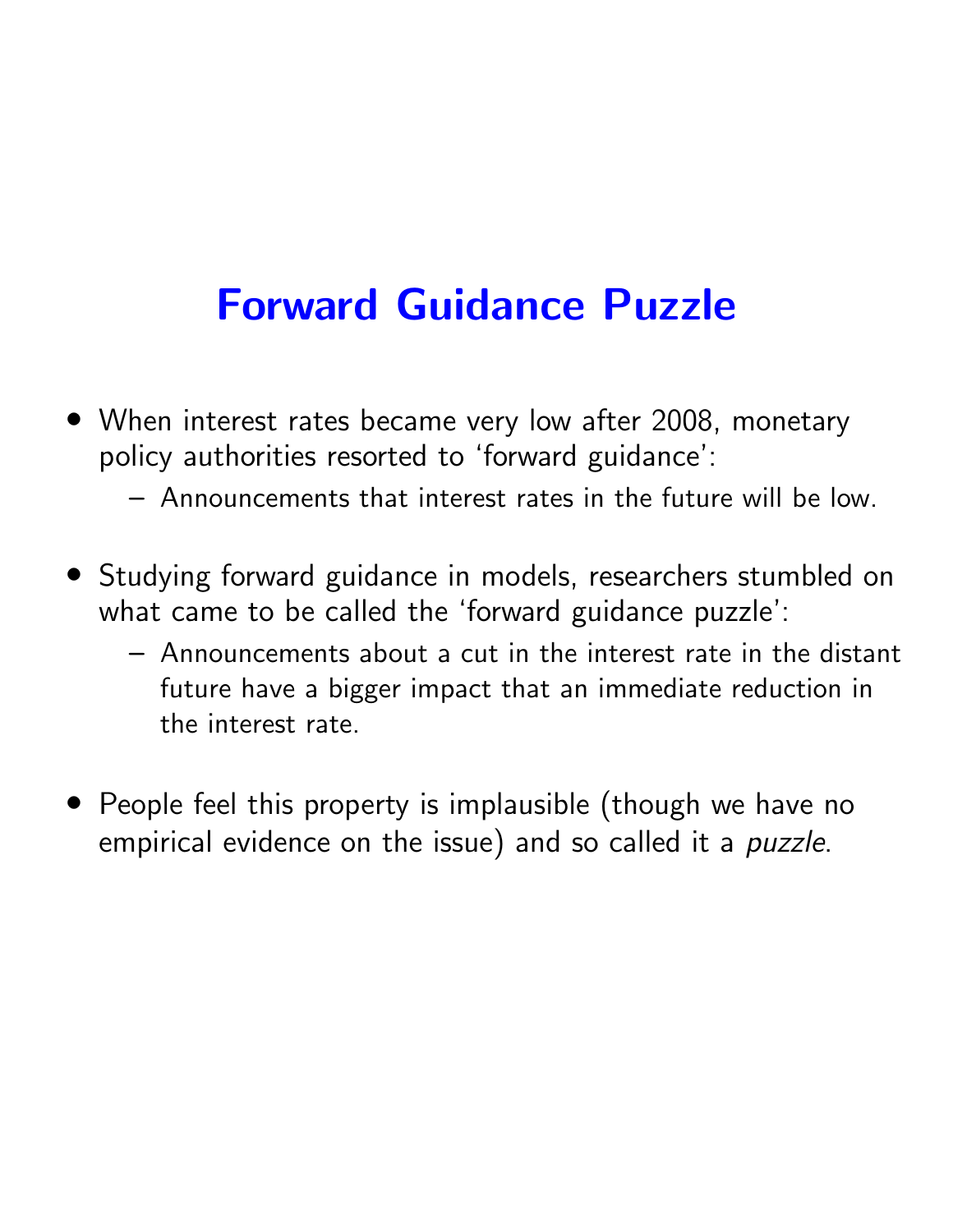#### Characterizing the Puzzle

*•* Phillips curve and output gap:

$$
\pi_t = \beta E_t \pi_{t+1} + \kappa x_t
$$
  

$$
x_t = E_t x_{t+1} - [r_t - E_t \pi_{t+1}].
$$

- Two scenarios, each followed by Taylor rule in  $t + j + s$ ,  $s \ge 0$ . – *j* Period Forward guidance:
	- $r_{t+s} = 0$  for  $s = 0, ..., j-1$ ,  $r_{t+j} = \theta$ .
	- Immediate policy:

• 
$$
r_t = \theta
$$
,  $r_{t+s} = 0$ , for  $s = 1, 2, ..., j$ .

*•* Taylor rule:

Taylor principle,  $\phi > 1$ 

 $r_t =$  $\frac{1}{\phi}$  $\pi_t$ .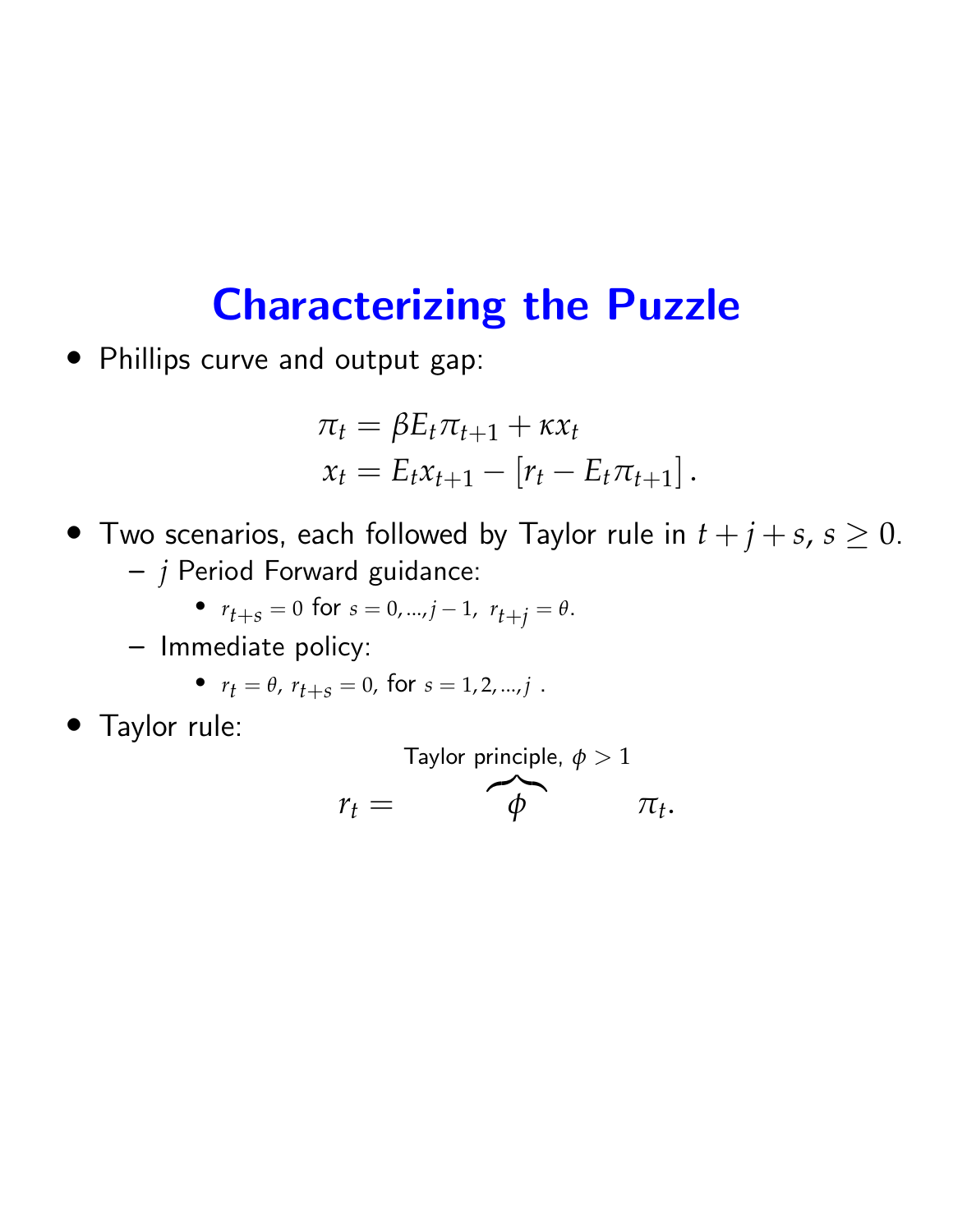#### Characterizing the Puzzle

*•* Phillips curve and output gap:

$$
\pi_t = \beta E_t \pi_{t+1} + \kappa x_t
$$
  

$$
x_t = E_t x_{t+1} - [r_t - E_t \pi_{t+1}].
$$

- Two scenarios, each followed by Taylor rule in  $t + j + s$ ,  $s \geq 0$ . – *j* Period Forward guidance:
	- $r_{t+s} = 0$  for  $s = 0, ..., j-1$ ,  $r_{t+j} = \theta$ .
	- Immediate policy:

• 
$$
r_t = \theta
$$
,  $r_{t+s} = 0$ , for  $s = 1, 2, ..., j$ .

*•* Taylor rule:

Taylor principle, 
$$
\phi > 1
$$

\n
$$
r_t = \phi \quad \pi_t.
$$

*•* Result: impact on date *t* variables greater from forward guidance than from immediate policy.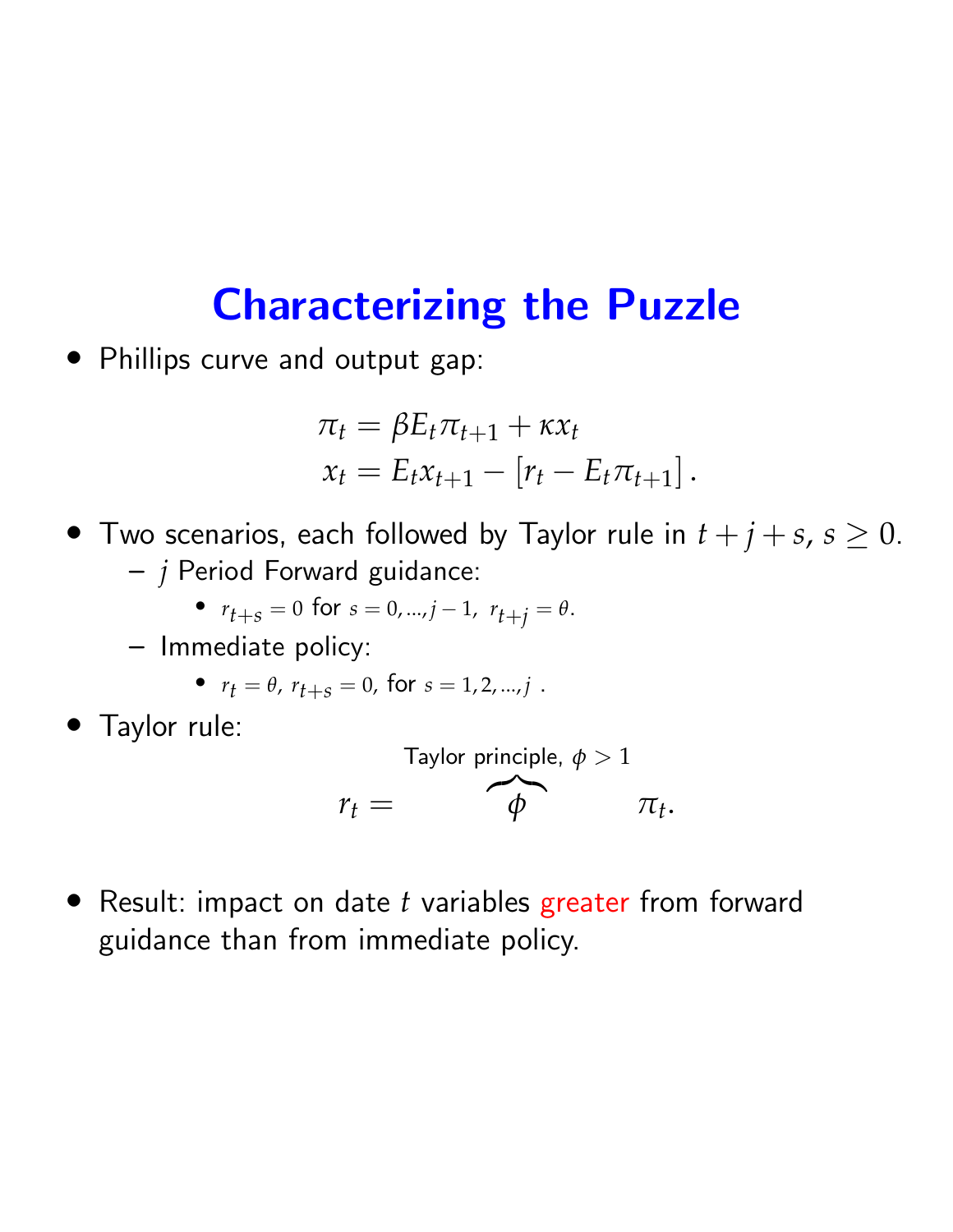## One-period Forward Guidance (*j* = 2)

- Announcement at time  $t : r_t = 0$ ,  $r_{t+1} = \theta$ , Taylor rule thereafter.
- *•* Because (i) there are no shocks, (ii) the model is purely forward looking and (iii) Taylor rule with  $\phi > 1$  in place after  $t + 1$ :

$$
r_{t+s} = x_{t+s} = \pi_{t+s} = 0, \, s > 1.
$$

• In period  $t + 1$ 

$$
x_t = E_t x_{t+1} - [r_t - E_t \pi_{t+1}].
$$

$$
r_{t+1} = \theta
$$
  
\n
$$
x_{t+1} = x_{t+2} - [r_{t+1} - \pi_{t+2}] = 0 - [r_{t+1} - 0] = -r_{t+1}
$$
  
\n
$$
\pi_{t+1} = \beta \pi_{t+2} + \kappa x_{t+1} = \kappa x_{t+1} = -\kappa r_{t+1}
$$

• So, in  $t + 1$ :

$$
r_{t+1}=\theta, x_{t+1}=-\theta, \pi_{t+1}=-\kappa\theta.
$$

*•* What happens in period *t*?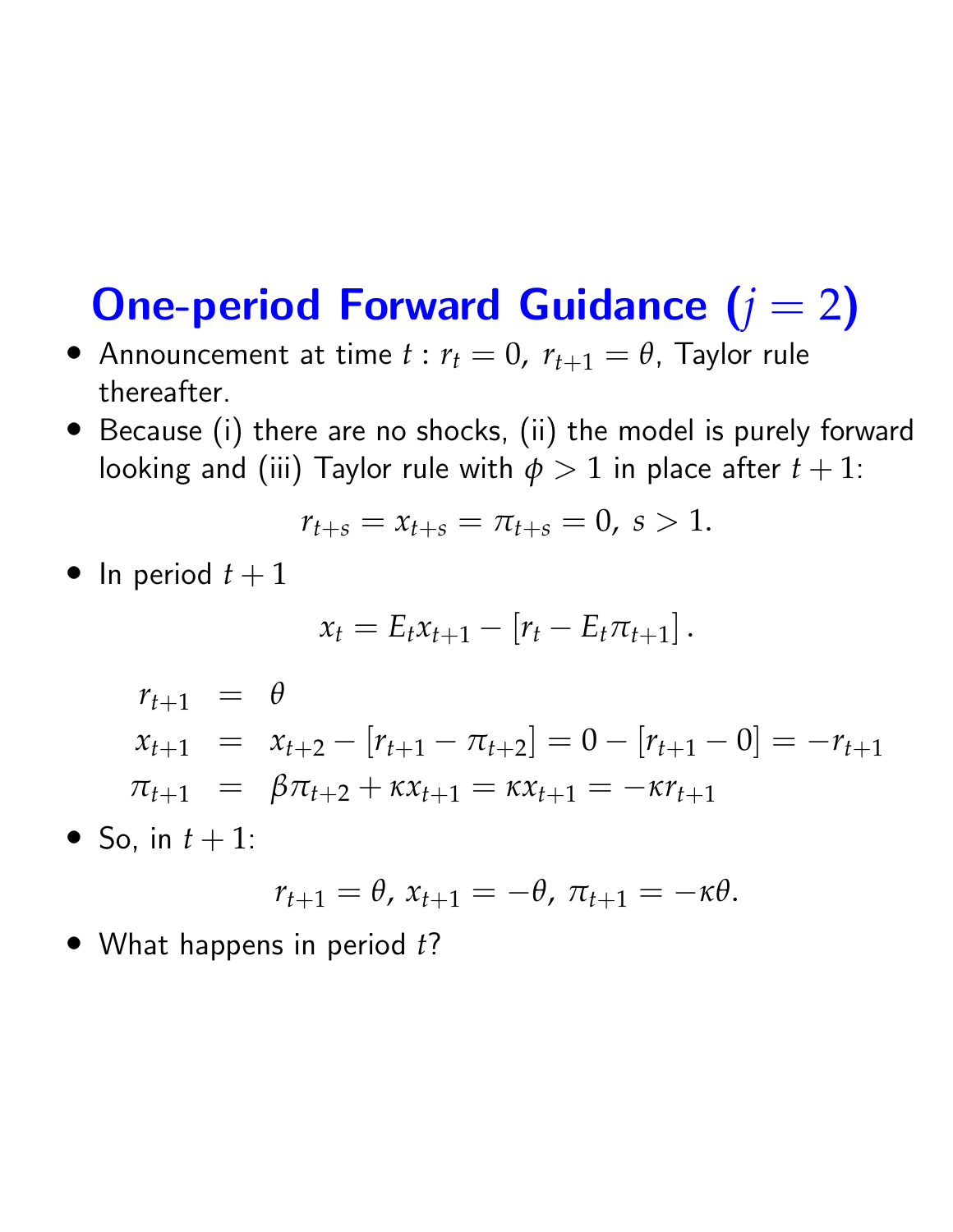## **One-period Forward Guidance (** $j = 2$ **)**

• Effect: in the period  $t + 1$ , of  $t + 1$  policy action announced in  $t$ :

$$
r_{t+1}=\theta, x_{t+1}=-\theta, \pi_{t+1}=-\kappa\theta.
$$

*•* In period *t*:

$$
r_{t} = 0
$$
  
\n
$$
x_{t} = x_{t+1} - [r_{t} - \pi_{t+1}] = -\begin{pmatrix} \text{direct effect} & \text{indirect effect} \\ 1 & + & \kappa \end{pmatrix} \cdot (r_{t+1})
$$
  
\n
$$
\pi_{t} = \beta \pi_{t+1} + \kappa x_{t} = -\beta \kappa \cdot (r_{t+1} = \theta) + \kappa x_{t}
$$
  
\nso,

$$
\pi_t = -\beta \kappa r_{t+1} + \kappa \cdot \overbrace{x_t}^{=- (1+\kappa)r_{t+1}}
$$
  
\n
$$
\rightarrow \pi_t = -[1+\beta+\kappa] \kappa \theta, \quad x_t = -(1+\kappa) \theta
$$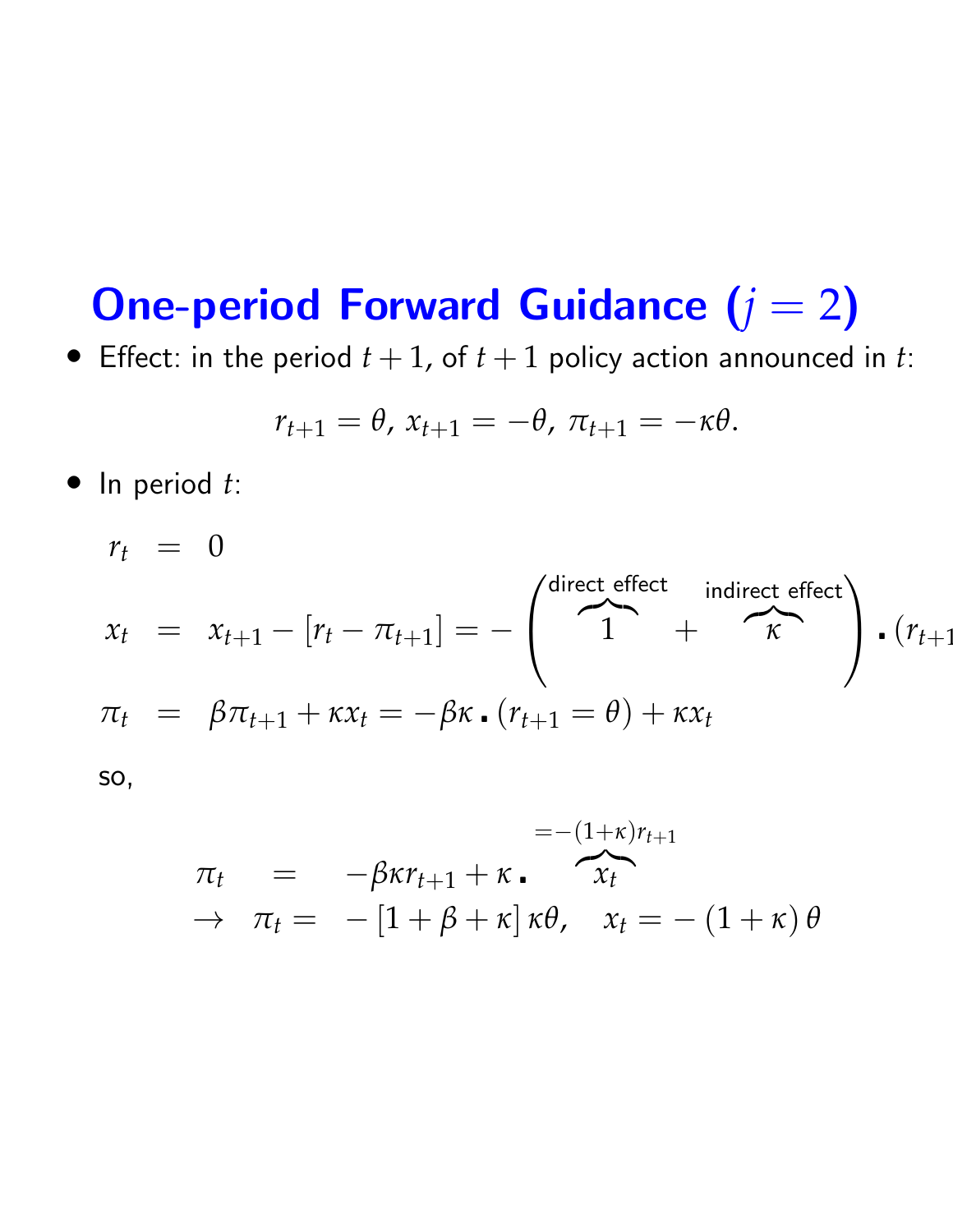#### Immediate Policy

- Announcement at time  $t : r_t = \theta \neq 0$ ,  $r_{t+1} = 0$  and Taylor rule thereafter.
- *•* Because the model is completely forward looking,

$$
r_{t+s} = x_{t+s} = \pi_{t+s} = 0, \, s > 0.
$$

*•* Then,

$$
\begin{array}{rcl}\nr_t & = & \theta \\
x_t & = & x_{t+1} - [r_t - \pi_{t+1}] = 0 - [r_t - 0] = -r_t \\
\pi_t & = & \beta \pi_{t+1} + \kappa x_t = \beta \times 0 + \kappa x_t\n\end{array}
$$

*•* So,

$$
\rightarrow r_t = \theta, \quad x_t = -\theta, \quad \pi_t = -\kappa\theta.
$$

which is smaller than with one-period forward guidance:

$$
\pi_t = -[1+\beta+\kappa] \kappa \theta, \quad x_t = -(1+\kappa) \theta
$$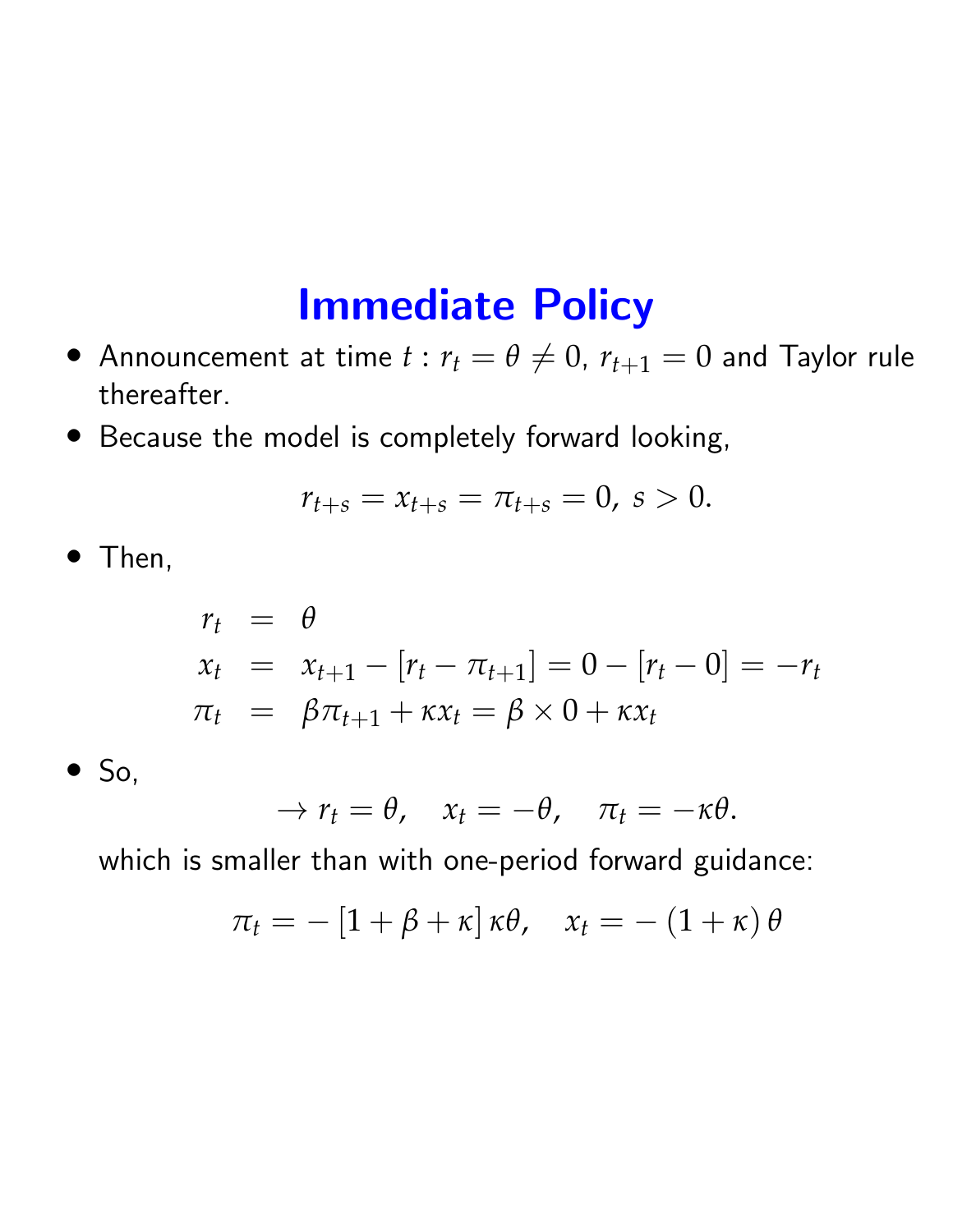#### Intuition

- *•* Consider *j* Period Forward Guidance.
	- Announcement at time  $t : r_{t+j} = \theta \neq 0$  and  $r_{t+s} = 0$  for  $s = 0, 1, ..., j - 1$ . Switch to Taylor rule after  $t + j$ .
- IS equation (recall,  $r_t = ... = r_{t+j-1} = 0)$ :

$$
x_{t+j} = x_{t+j+1} - (r_{t+j} - \pi_{t+j+1}) = -r_{t+j}
$$
  
\n
$$
x_{t+j-1} = x_{t+j} - (r_{t+j-1} - \pi_{t+j}) = -(r_{t+j-1} - \pi_{t+j}) - r_{t+j}
$$
  
\n
$$
\vdots
$$
  
\n
$$
x_t = -(r_t - \pi_{t+1}) - (r_{t+1} - \pi_{t+2})
$$
  
\n
$$
-... - (r_{t+j-1} - \pi_{t+j}) - r_{t+j}
$$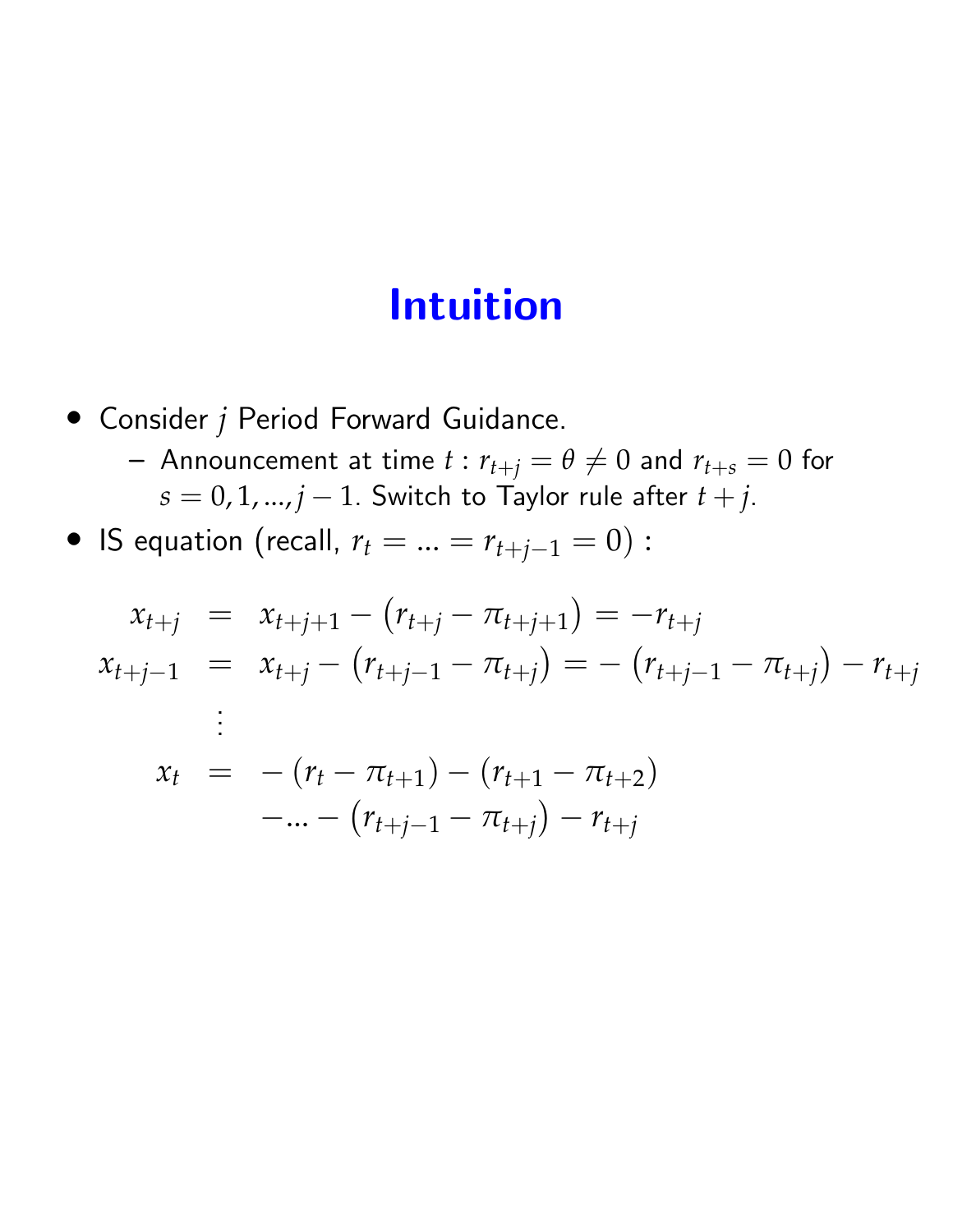#### Intuition, cnt'd

• IS equation (recall,  $r_t = ... = r_{t+j-1} = 0$ ) :

$$
x_t = -(r_t - \pi_{t+1}) - (r_{t+1} - \pi_{t+2})
$$
  
-... -  $(r_{t+j-1} - \pi_{t+j}) - r_{t+j}$ 

• Change in  $r_{t+j}$  has a *direct* effect on  $x_t$  and an *indirect* effect.

- $-$  *Direct*: change in  $r_{t+j}$  moves  $x_{t+j}$  and (by consumption smoothing channel) that leads to an equal change in earlier output gaps, including  $x_t$ .
	- *•* This channel holds fixed the real interest rates,  $(r_{t+s} - \pi_{t+s+1})$ ,  $s = 0, ..., j-1$ .
- $-$  *Indirect:* change in  $r_{t+j}$  affects  $(r_{t+s} \pi_{t+s+1})$ ,  $0 \leq s \leq j-1$ in each date between now and  $t + j$  by reducing inflation in each date.
	- The impact on  $x_t$  of the indirect effect is the *cumulative sum* (increasing in *j*) of the changes in the real interest rate.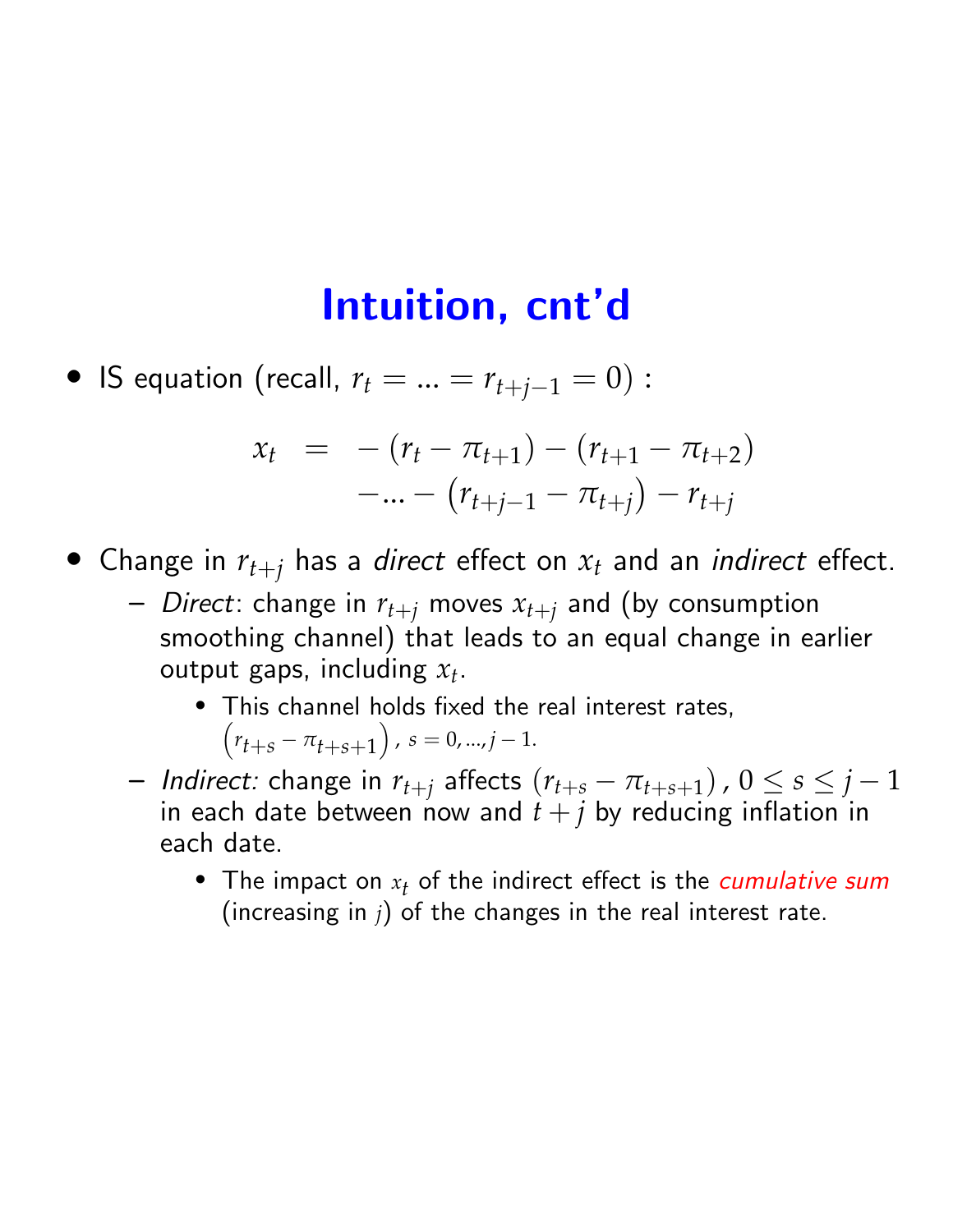# Forward Guidance: Conclusion

- *•* Forward Guidance Puzzle is generally attributed to Del Negro, Giannoni and Patterson, 'The Forward Guidance Puzzle', NYFed Staff Report No. 574, 2012, revised manuscript in 2017.
- *•* Sparked a large literature to 'solve' the problem.
	- Gabaix, "A Behavioral New Keynesian Model", NBER WP 22954, June 2019.
	- Farhi and Werning, "Monetary Policy, Bounded Rationality, and Incomplete Markets," NBER Working Paper No. 23281, 2017.
	- Angeletos, and Lian, "Forward guidance without common knowledge," American Economic Review, 2018.
	- Campbell, Ferroni, Fisher and Melosi, "The Limits of Forward Guidance, " JME, Vol 108, December 2019.
		- This offers what is perhaps the simplest resolution: in practice, announcements about policy actions far in the future have little impact on behavior because they are not credible.
		- *•* In my presentation, I assumed 100% credibility.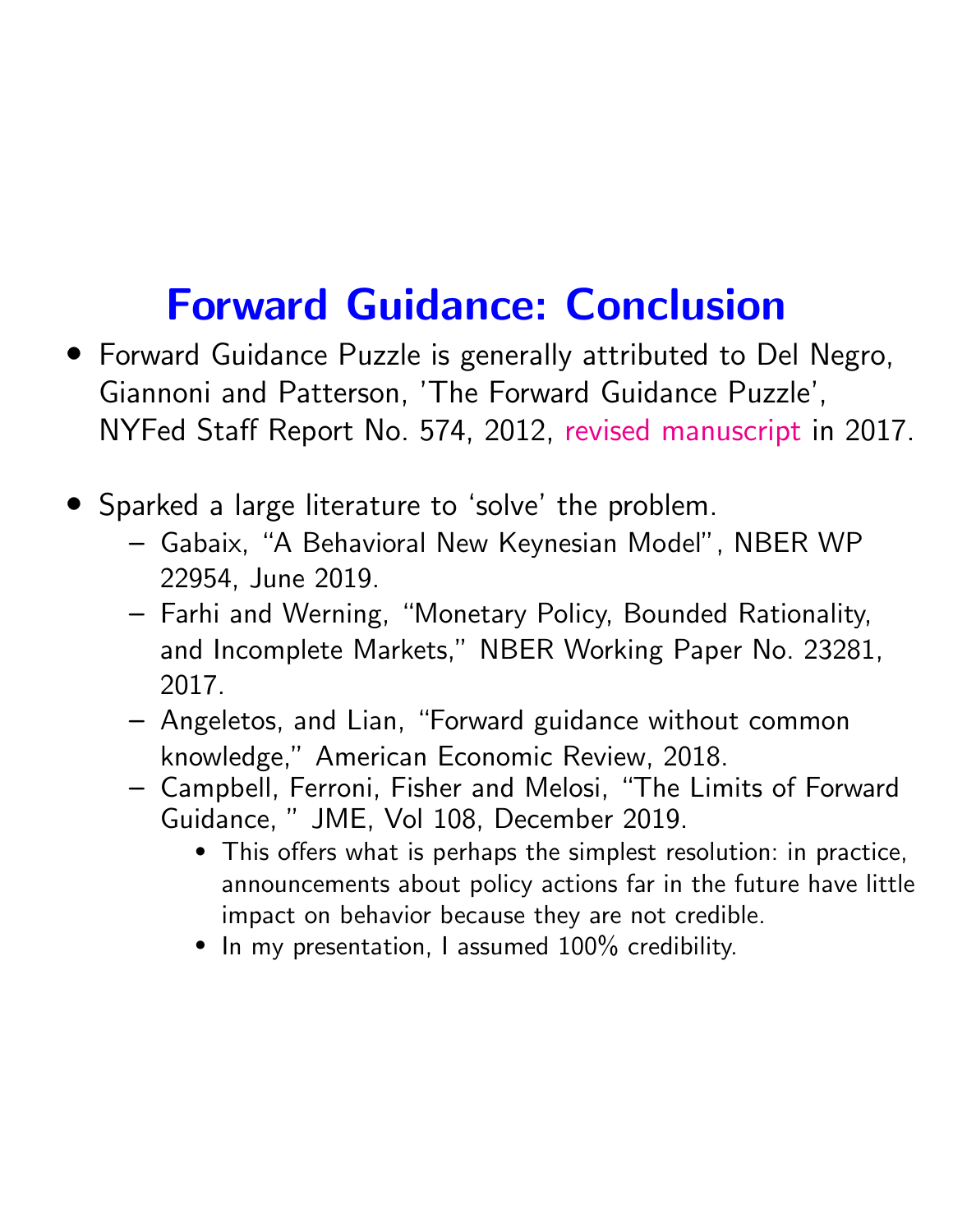# How Does the Taylor Principle Work to Stabilize Inflation?

*•* Model

$$
\begin{aligned}\nx_t &= E_t x_{t+1} - [r_t - E_t \pi_{t+1} - r_t^*] \\
r_t &= \phi_\pi \pi_t, \quad \phi_\pi > 1 \\
\pi_t &= \beta E_t \pi_{t+1} + \kappa x_t \\
\Delta a_t &= \rho \Delta a_{t-1} + \varepsilon_t \\
r_t^* &= E_t (a_{t+1} - a_t) = \rho \Delta a_t.\n\end{aligned}
$$

*•* Unique non-explosive solution:

$$
\pi_t = \gamma_1 \Delta a_t, x_t = \gamma_2 \Delta a_t, r_t = \gamma_3 \Delta a_t
$$

 $\gamma$ <sup>'</sup>s<sup> $\tilde{ }$ </sup> undetermined coefficients.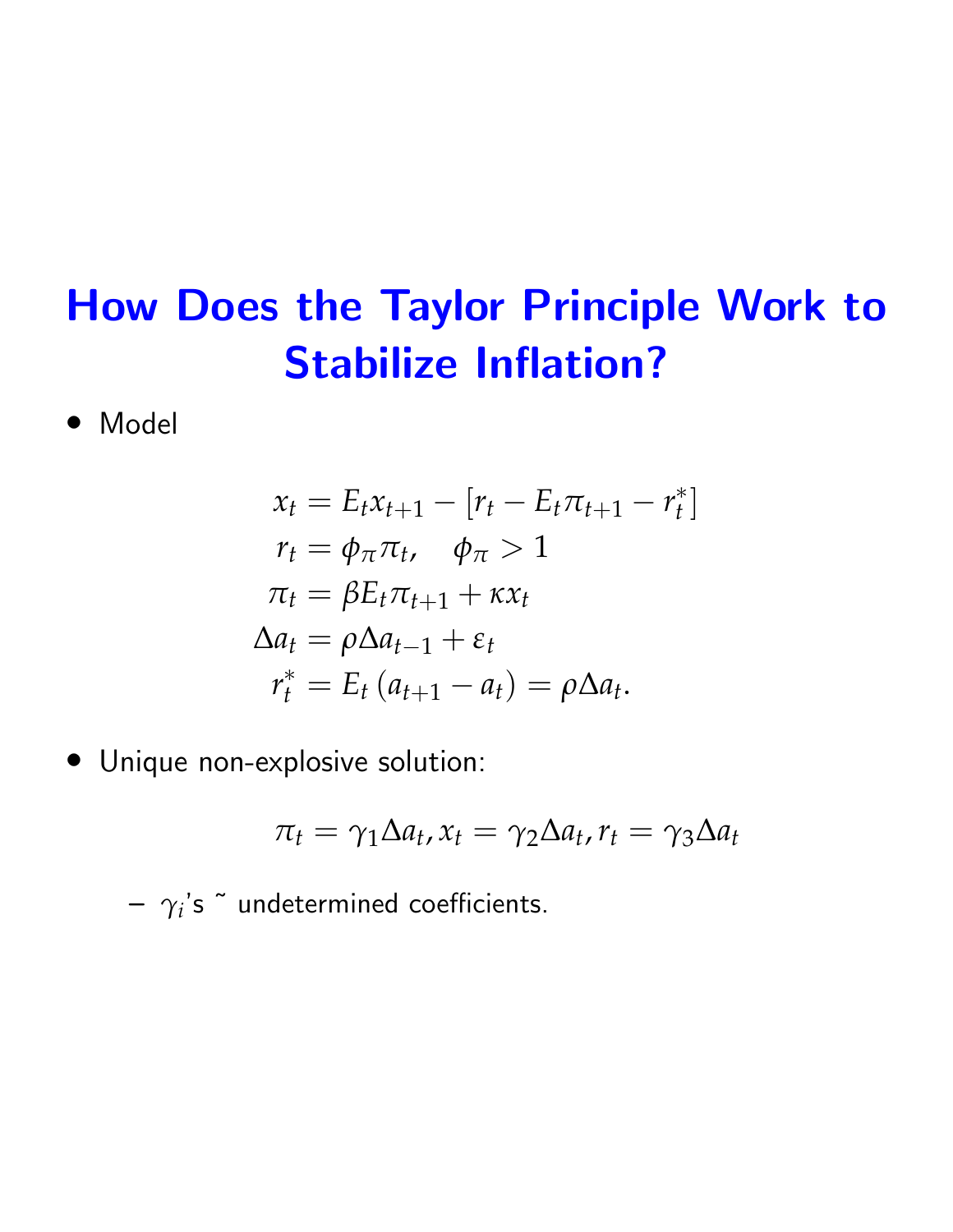*•* Model and solution

$$
x_t = E_t x_{t+1} - [r_t - E_t \pi_{t+1} - r_t^*]
$$
  
\n
$$
r_t = \phi_{\pi} \pi_t, \quad \phi_{\pi} > 1
$$
  
\n
$$
\pi_t = \beta E_t \pi_{t+1} + \kappa x_t
$$
  
\n
$$
\Delta a_t = \rho \Delta a_{t-1} + \varepsilon_t
$$
  
\n
$$
r_t^* = E_t (a_{t+1} - a_t) = \rho \Delta a_t
$$

*•* Solution is of form

$$
\pi_t = \gamma_1 \Delta a_t, x_t = \gamma_2 \Delta a_t, r_t = \gamma_3 \Delta a_t
$$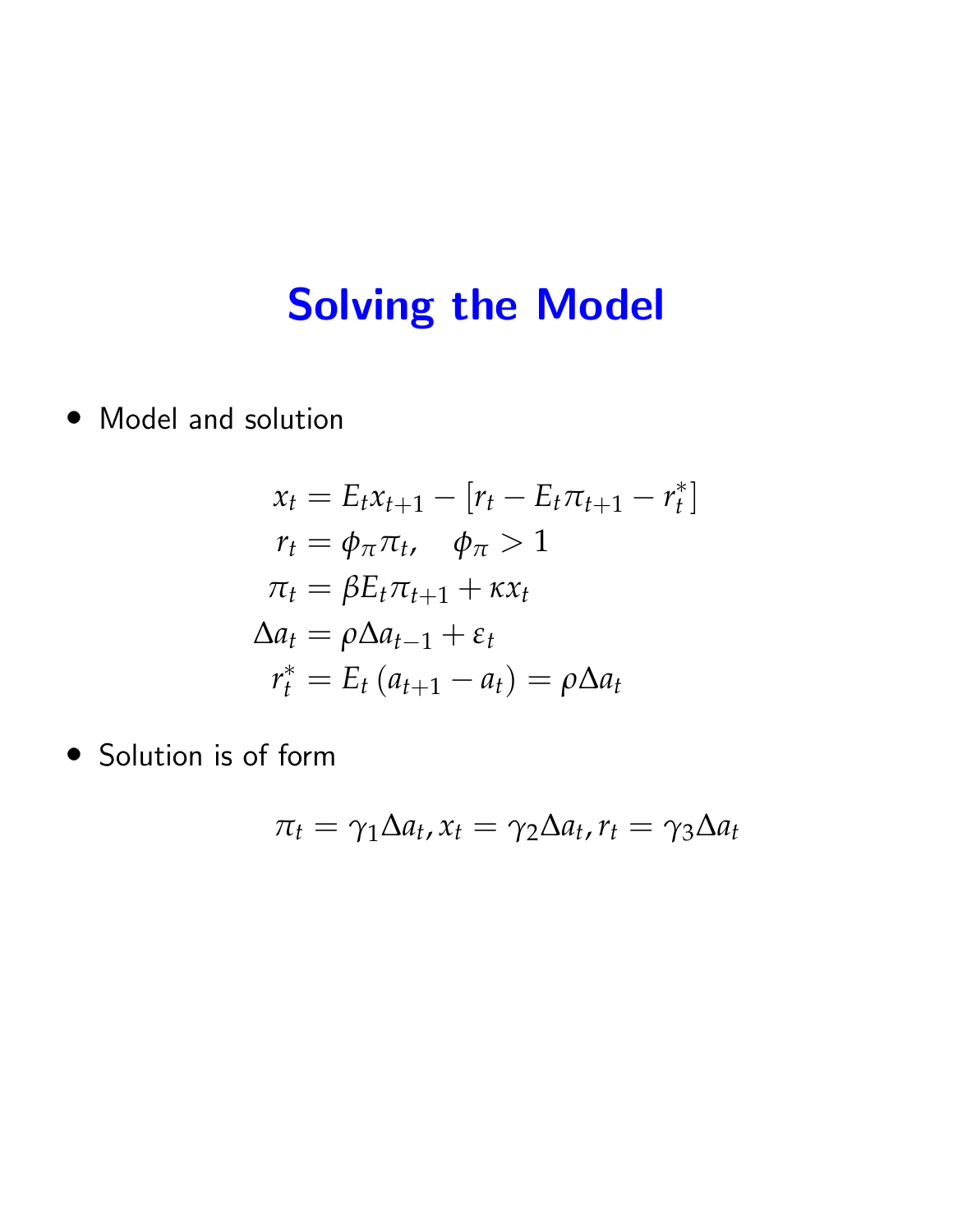*•* Substitute solution into model:

$$
\gamma_2 = \rho \gamma_2 - \gamma_3 + \rho \gamma_1 + \rho
$$
  
\n
$$
\gamma_3 = \phi_\pi \gamma_1
$$
  
\n
$$
\gamma_1 = \beta \gamma_1 \rho + \kappa \gamma_2
$$

• Real rate: 
$$
\tilde{r}_t = r_t - E_t \pi_{t+1} = \gamma_4 \Delta a_t
$$
,

$$
\gamma_4=\gamma_3-\gamma_1\rho.
$$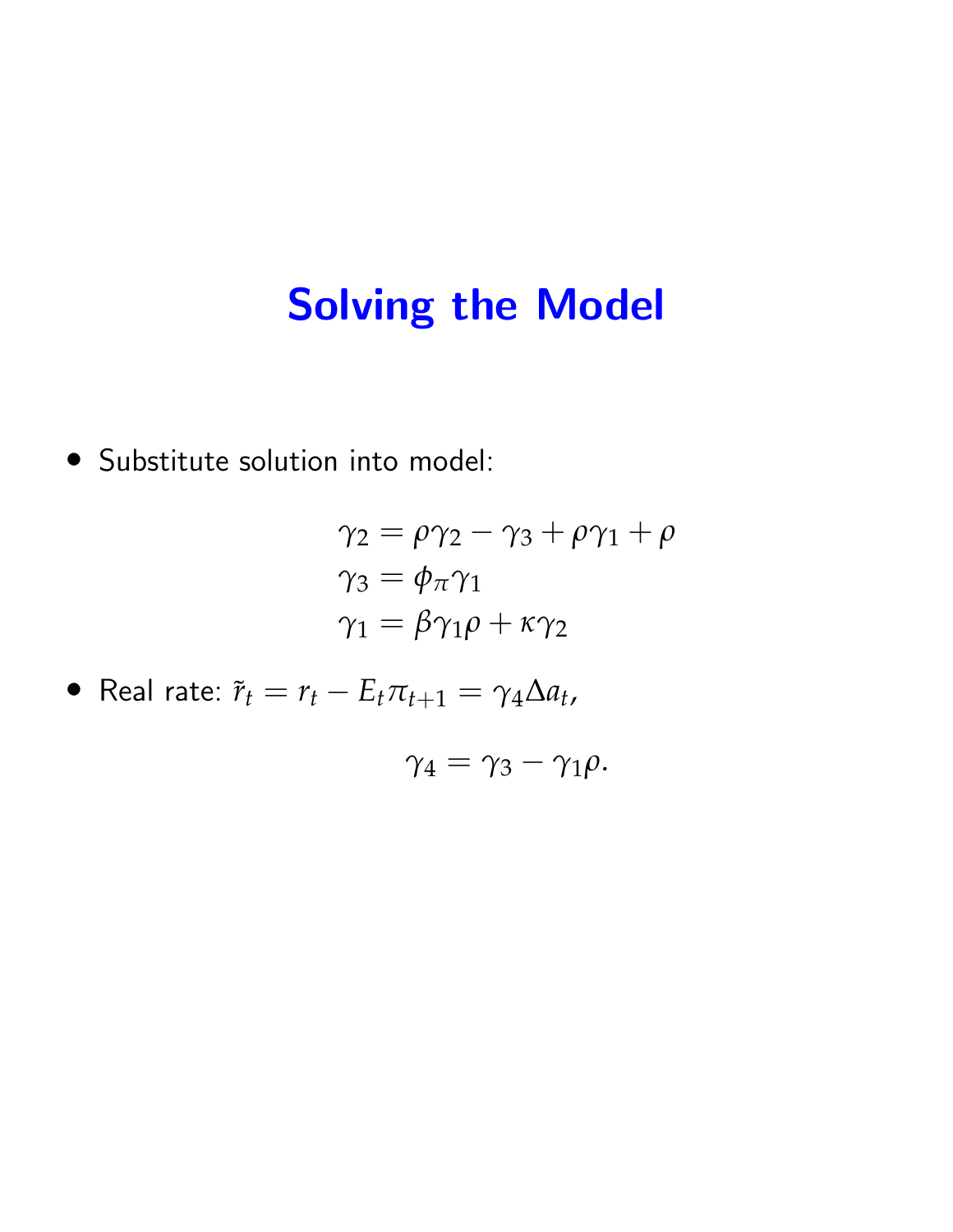*•* Each to verify:

$$
r_{t} - E_{t}\pi_{t+1} = \overbrace{\psi}^{=\gamma_{4}} \Delta a_{t}, x_{t} = \frac{(1-\beta\rho)}{\kappa(\phi_{\pi}-\rho)}\psi \Delta a_{t}, \pi_{t} = \overbrace{\phi_{\pi}-\rho}^{=\gamma_{1}} \Delta a_{t}
$$

where

$$
\psi \equiv \frac{\rho}{\frac{(1-\beta\rho)(1-\rho)}{\kappa(\phi_\pi-\rho)}+1}.
$$

• For  $\phi_{\pi}$  sufficiently large,

$$
\psi \simeq \rho, r_t - E_t \pi_{t+1} \simeq r_t^*, \pi_t \simeq 0, x_t \simeq 0.
$$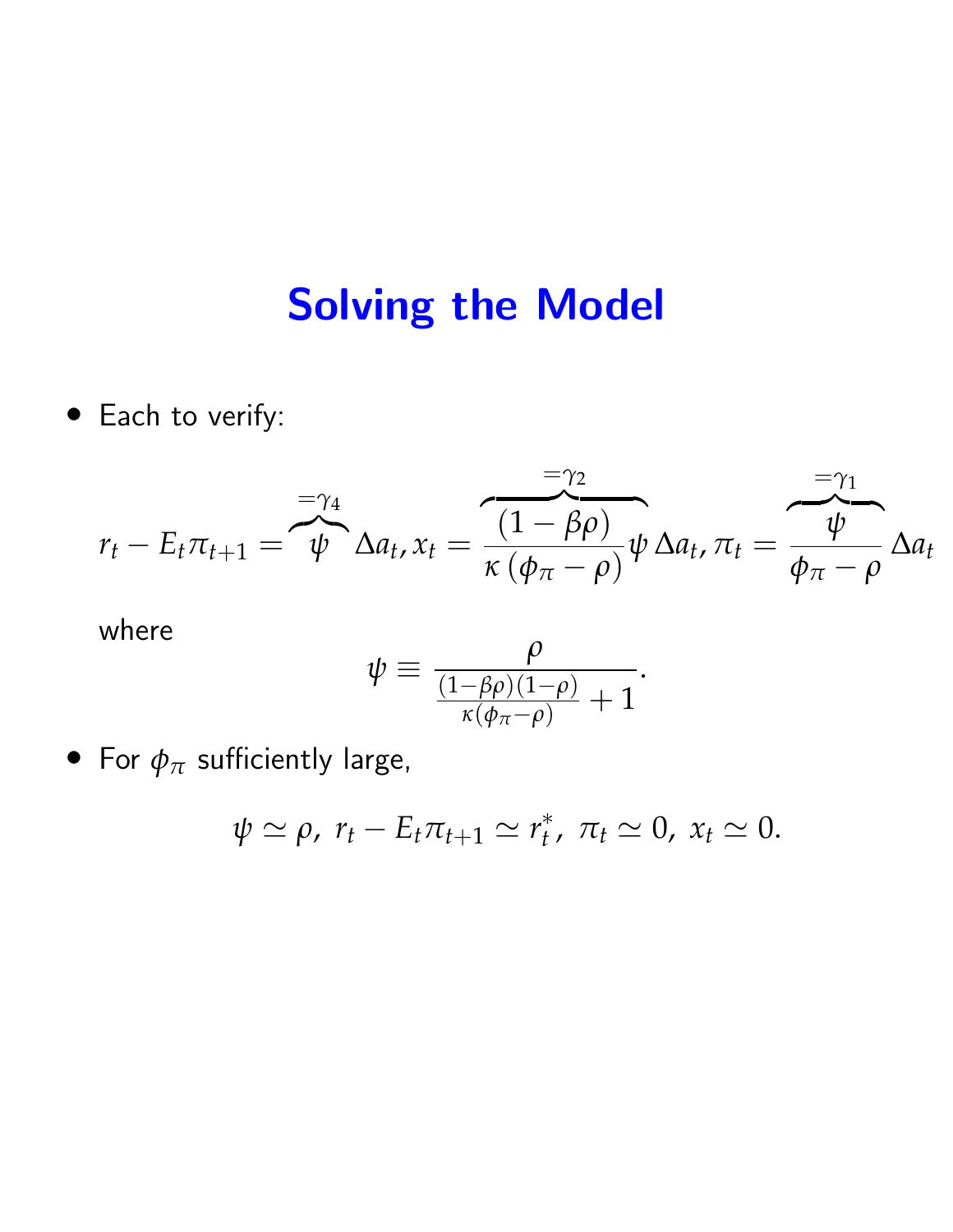- Big value of  $\phi_{\pi}$  stabilizes equilibrium around first best.
	- $-$  However, requires very large value of  $\phi_{\pi}$ .
	- For practical values, Taylor rule too weak,  $\psi < \rho$  and  $\gamma_2 > 0$ .
- *•* Taylor principle:
	- real rate of interest increases when  $\pi_t$  high ( $\psi > 0$  and  $\phi > \rho$ ).
	- effects bigger with bigger  $\phi_{\pi}$ .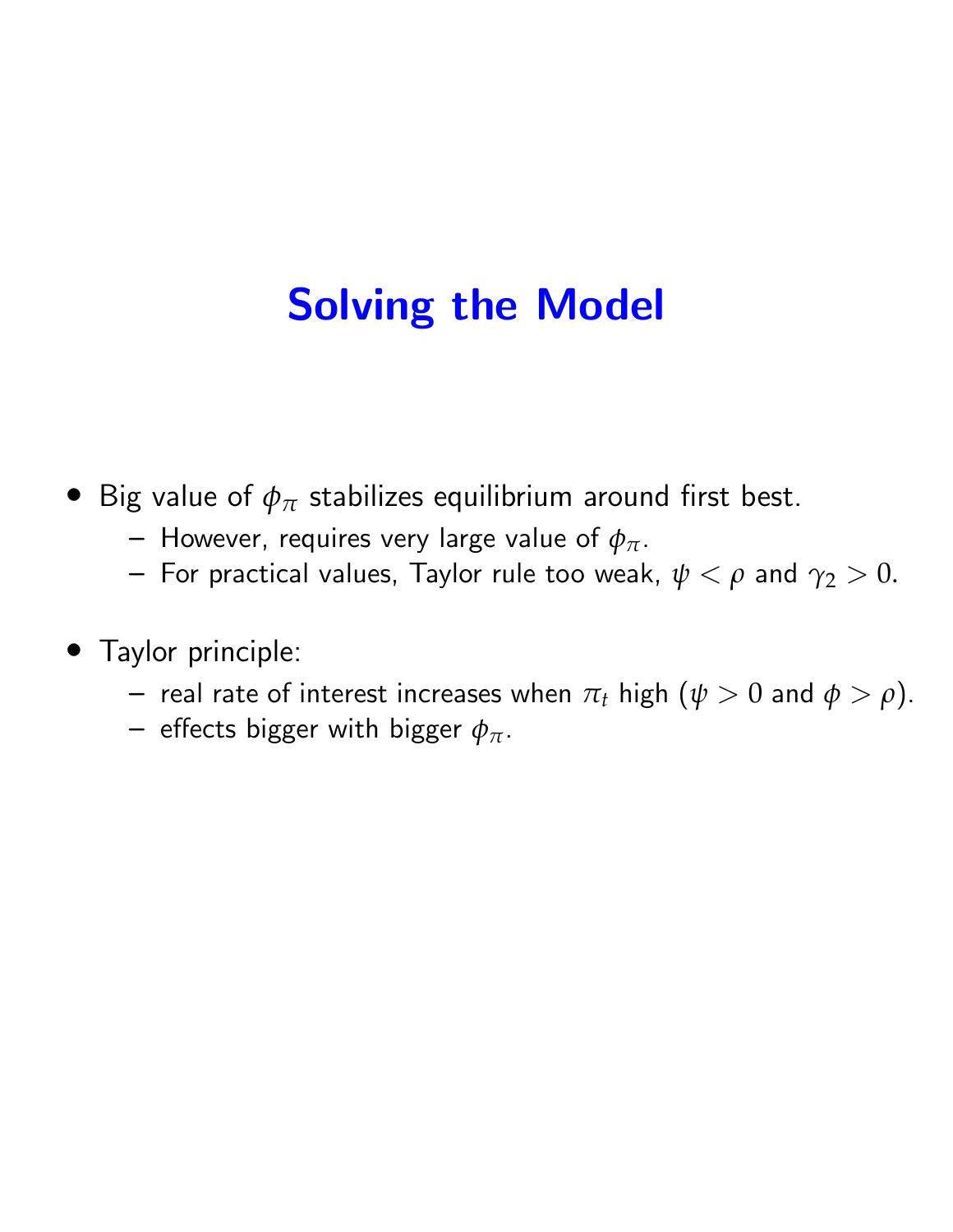*•* The equations:

$$
r_t = \pi_t + \phi (\pi_t - \bar{\pi}_t)
$$
  
\n
$$
\pi_t = \beta \pi_{t+1} + \kappa x_t
$$
  
\n
$$
x_t = x_{t+1} - [r_t - \pi_{t+1}].
$$

*•* Substitute the solution in here:

$$
a_3 = a_1 + \phi (a_1 - 1)
$$
  
\n
$$
a_1 = \beta \delta a_1 + \kappa a_2
$$
  
\n
$$
a_2 = a_2 \delta - [a_3 - a_1 \delta].
$$

*•* Rearranging:

$$
a_3 = (1 + \phi) a_1 - \phi
$$
  
\n
$$
a_1 = \frac{\kappa}{1 - \beta \delta} a_2
$$
  
\n
$$
a_2 = a_2 \delta - [a_3 - a_1 \delta] = a_2 \delta - (1 + \phi - \delta) a_1 + \phi
$$
  
\n
$$
\to a_2 = -\frac{1 + \phi - \delta}{1 - \delta} a_1 + \frac{\phi}{1 - \delta}
$$